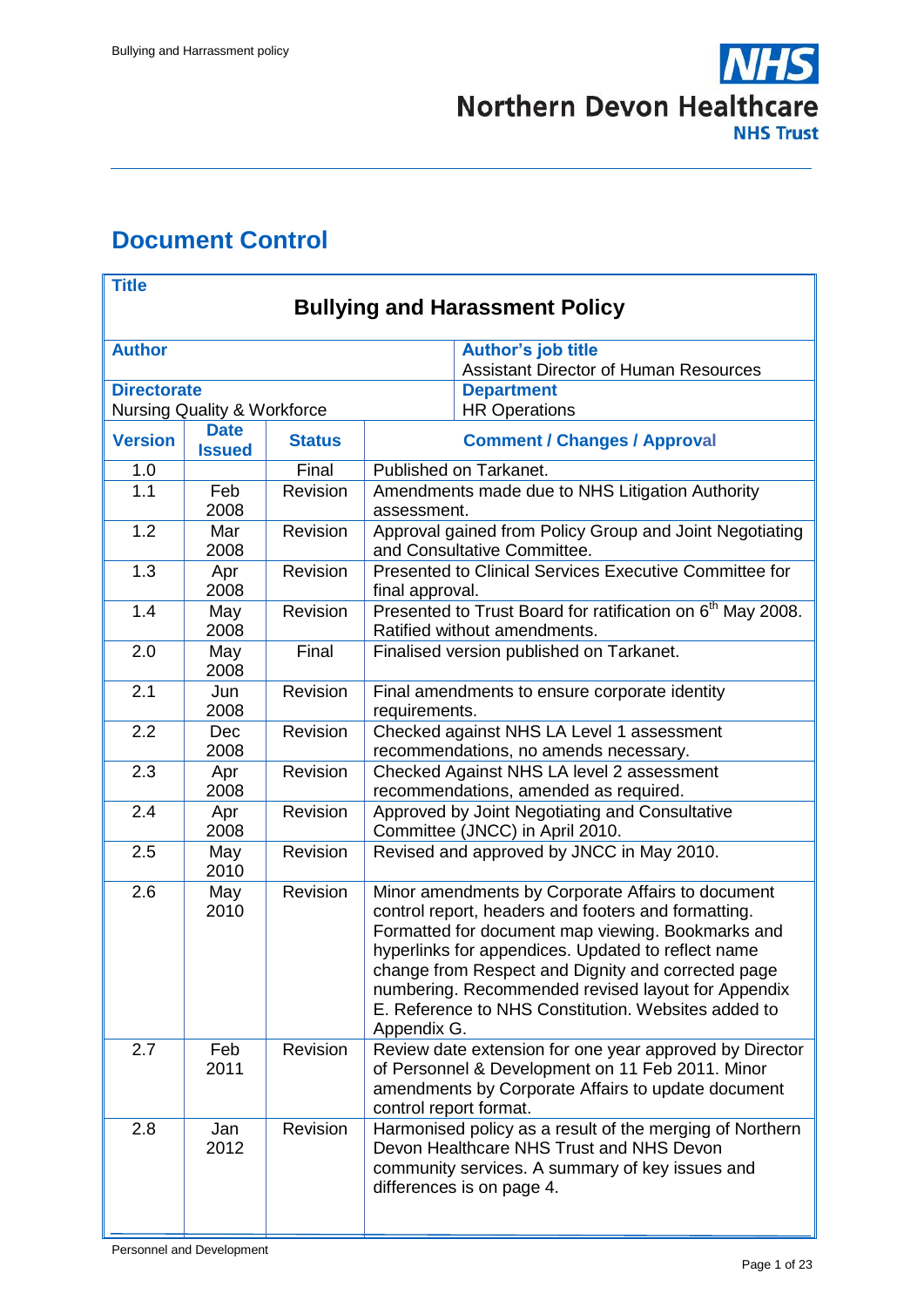| 2.9                                                                                                                                                                                                                                                                                         | Feb<br>2012                                                                             | Revision                                                                    | Comments and amendments incorporated following<br>presentation at Partnership Forum.  |                                                                                                                                                                                                                                                                                                            |  |  |  |
|---------------------------------------------------------------------------------------------------------------------------------------------------------------------------------------------------------------------------------------------------------------------------------------------|-----------------------------------------------------------------------------------------|-----------------------------------------------------------------------------|---------------------------------------------------------------------------------------|------------------------------------------------------------------------------------------------------------------------------------------------------------------------------------------------------------------------------------------------------------------------------------------------------------|--|--|--|
| 3.0                                                                                                                                                                                                                                                                                         | Feb<br>2012                                                                             | Final                                                                       | Approved by Partnership Forum on 14 <sup>th</sup> February<br>following consultation. |                                                                                                                                                                                                                                                                                                            |  |  |  |
| 3.1                                                                                                                                                                                                                                                                                         | Feb<br>2012                                                                             | Revision                                                                    |                                                                                       | Minor amendments by Corporate Governance to<br>document control report, header and footer updated,<br>document formatting, hyperlinks to appendices and<br>policies. The monitoring section has been strengthened<br>as a result of revised NHSLA requirements. Appendix H<br>compliance monitoring added. |  |  |  |
| 3.2                                                                                                                                                                                                                                                                                         | Feb<br>2012                                                                             | Revision                                                                    |                                                                                       | Above points addressed                                                                                                                                                                                                                                                                                     |  |  |  |
| 4.0                                                                                                                                                                                                                                                                                         | June<br>2018                                                                            | Final                                                                       |                                                                                       | Approved by Partnership Forum, June 2018                                                                                                                                                                                                                                                                   |  |  |  |
| 5.0                                                                                                                                                                                                                                                                                         | Feb<br>2019                                                                             | Final                                                                       |                                                                                       | Addition to Appendix B, Section 4. Approved by Pay &<br>Reward Group on 30 <sup>th</sup> January 2019.                                                                                                                                                                                                     |  |  |  |
| 5.1                                                                                                                                                                                                                                                                                         | June<br>2021                                                                            | <b>Extension</b>                                                            | 2022.                                                                                 | In April-21 Governance Committee it was agreed that this<br>document would have extended due dates until 31st May                                                                                                                                                                                          |  |  |  |
| <b>Main Contact</b><br><b>Assistant Director of HR</b><br><b>Tel: Direct Dial -</b><br><b>Workforce Development Directorate</b><br>Tel: Internal -<br><b>HR Operations Team</b><br><b>Email:</b><br>Suite 4 Chichester House<br>North Devon District Hospital<br>Raleigh Park<br>Barnstaple |                                                                                         |                                                                             |                                                                                       |                                                                                                                                                                                                                                                                                                            |  |  |  |
| <b>EX31 4JB</b><br><b>Lead Director</b><br>Director of Nursing, Quality & Workforce                                                                                                                                                                                                         |                                                                                         |                                                                             |                                                                                       |                                                                                                                                                                                                                                                                                                            |  |  |  |
| <b>Superseded Documents</b><br>NDHT- Bullying and Harassment Policy (formerly Respect & Dignity Policy) v2.7 2011<br>NHS Devon - Dignity at work Policy v 3 17 <sup>th</sup> January 2011                                                                                                   |                                                                                         |                                                                             |                                                                                       |                                                                                                                                                                                                                                                                                                            |  |  |  |
| <b>June 2021</b>                                                                                                                                                                                                                                                                            | <b>Issue Date</b><br><b>Review Date</b><br><b>Review Cycle</b><br>May 2022<br>Extension |                                                                             |                                                                                       |                                                                                                                                                                                                                                                                                                            |  |  |  |
| <b>Consulted with the following stakeholders: (list all)</b><br>Pay & Reward Group Staff Side<br>Partnership Forum                                                                                                                                                                          |                                                                                         |                                                                             |                                                                                       |                                                                                                                                                                                                                                                                                                            |  |  |  |
| <b>Approval and Review Process</b><br>Partnership Forum                                                                                                                                                                                                                                     |                                                                                         |                                                                             |                                                                                       |                                                                                                                                                                                                                                                                                                            |  |  |  |
| <b>Local Path</b><br><b>Filename</b>                                                                                                                                                                                                                                                        | <b>Local Archive Reference</b><br>G:\ Personnel & Development                           | \ HR Admin \ policies, personnel<br>Bullying & Harassment Policy v4.1 Final |                                                                                       |                                                                                                                                                                                                                                                                                                            |  |  |  |
| <b>Tags for Trust's internal website (Bob)</b><br><b>Policy categories for Trust's internal</b><br>website (Bob)<br>Human Resources, Occupational Health,<br>Personnel and development, Harmonised                                                                                          |                                                                                         |                                                                             |                                                                                       |                                                                                                                                                                                                                                                                                                            |  |  |  |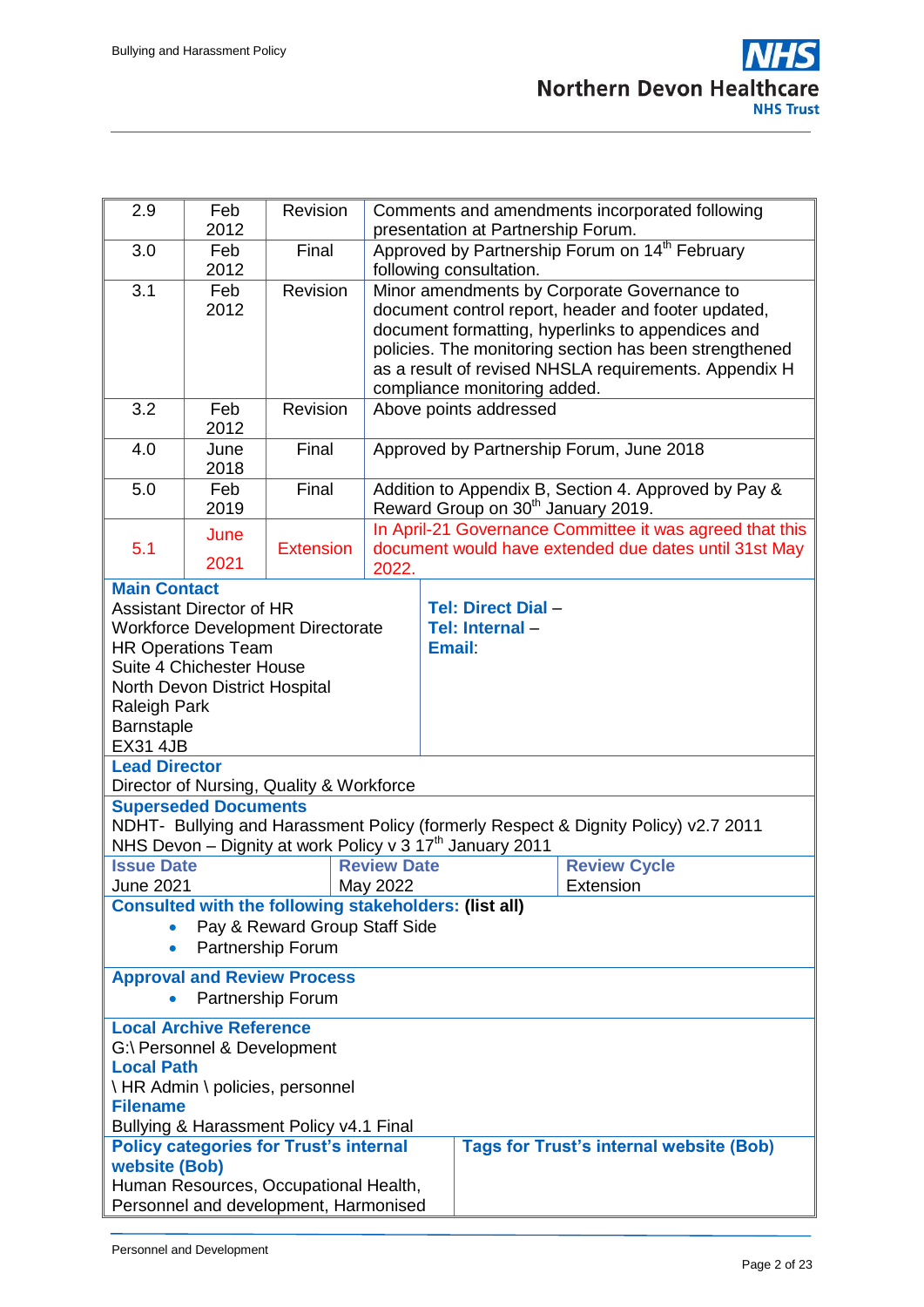## **CONTENTS**

| 1  |                                                                                     |
|----|-------------------------------------------------------------------------------------|
| 2  |                                                                                     |
| 3  |                                                                                     |
| 4  |                                                                                     |
| 5  |                                                                                     |
| 6  |                                                                                     |
| 7  |                                                                                     |
| 8  | Monitoring Compliance With and the Effectiveness of the Policy  10                  |
| 9  |                                                                                     |
| 10 |                                                                                     |
|    |                                                                                     |
|    |                                                                                     |
|    | Appendix C: Guidance Notes for Managers Regarding Confidentiality  18               |
|    | Appendix D: Flowchart Showing Harassment / Bullying Procedures - For Guidance<br>19 |
|    |                                                                                     |
|    |                                                                                     |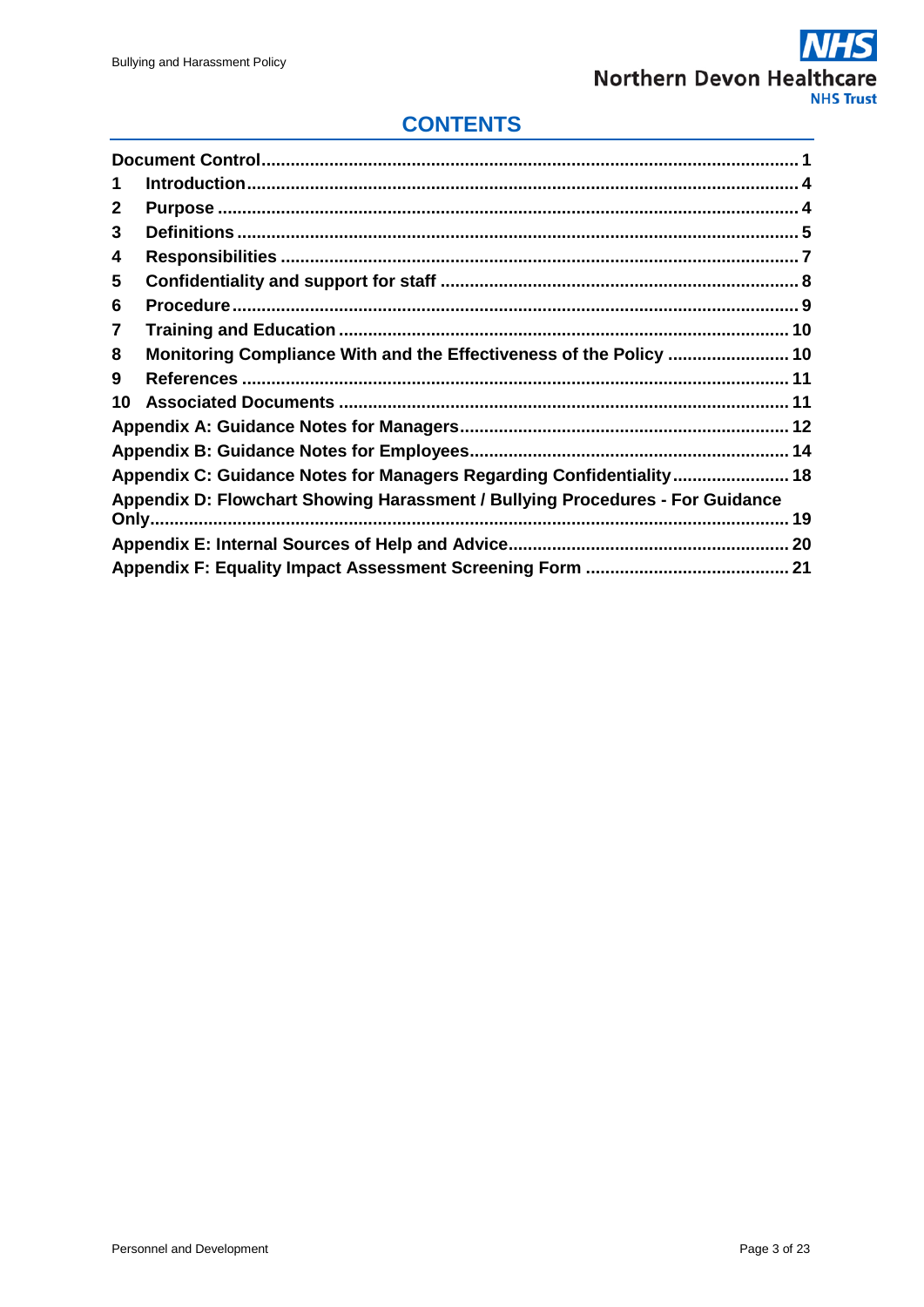#### <span id="page-3-0"></span>**1 Introduction**

This document sets out Northern Devon Healthcare NHS Trust's system for maintaining Respect and Dignity both for staff and for any individual on Trust premises. It provides a robust framework to ensure a consistent approach across the whole organisation, and supports our statutory duties as set out in the NHS Constitution. It also reflects the provisions contained within Section 32 of the national Agenda for Change staff handbook and applies to all Trust employees. Nothing contained within this policy is intended to contravene or reduce an individual's entitlement under national terms.

The Trust expects of its managers and staff the highest standards of behaviour in carrying out their duties and responsibilities and that they will work to the agreed values, culture and behaviours of the Trust. To achieve this standard it is essential that employees work in a supportive environment, which does not tolerate unacceptable behaviour of any kind. The Trust is therefore committed to creating an environment of positive working relationships. Any form of harassment or bullying is totally unacceptable. Furthermore, the Trust guarantees that all complaints will be taken seriously and will be thoroughly and fairly investigated.

#### **1.1** *Policy Statement*

The Trust Board and individual directors are committed to providing a working environment free from harassment, prejudice or bullying and to positively promoting a culture of "acceptable behaviour". It will not tolerate any behaviour by individuals, or groups which in any way causes offence, embarrasses, or threatens others. The Trust supports the right of all staff to be treated with respect and dignity at work at all times. This policy extends to all employees and individuals on Trust premises. For the purpose of this policy and procedure, the term 'Manager' is used to cover any employee who has responsibility for staff. The Trust will ensure appropriate training and development opportunities are available to managers and staff aimed at preventing and managing bullying and harassment (See Section 7).

#### <span id="page-3-1"></span>**2 Purpose**

Harassment on the grounds of race, gender, disability, age, sexual orientation, religion or belief is a serious matter. The purpose of this document is to ensure that the Trust complies with the following laws:

- Equality Act 2010
- Protection from Harassment Act 1997
- Human Rights Act 1998
- Disclosure Protection Act 2000

Employers are liable for the activities of their employees where they know, or should know, about their conduct and take no action to prevent inappropriate behaviour. Bullying and harassment by staff is a matter of conduct and may also constitute a criminal or civil offence. Instances will be dealt with through the Trust's Disciplinary Policy and may be referred to the police and relevant professional bodies as appropriate.

Implementation of this policy will ensure that: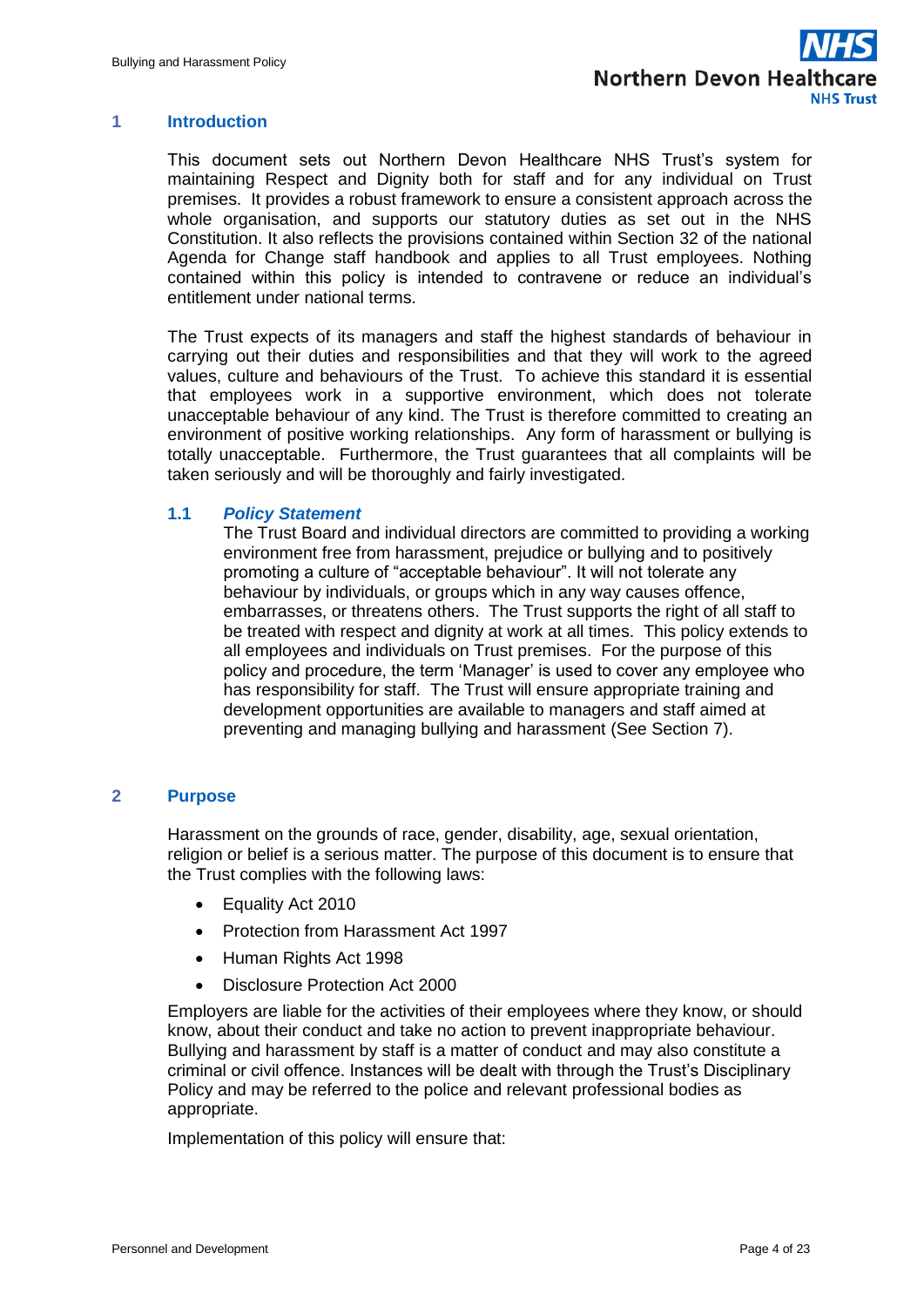- Individuals are made aware of the policy (via Trust Managers) through appropriate publicity and training.
- Positive action will be taken to prevent and/ or deal with harassment, prejudice or bullying.
- Any employee of the Trust will be able to pursue any concern they might have if they feel that they are being subjected to harassment or bullying.
- Incidents and complaints are dealt with effectively and that ultimately, incidences of harassment and bullying are eradicated.

## <span id="page-4-0"></span>**3 Definitions**

#### *3.1 Harassment*

Harassment can be defined as:

"Any unwanted attention or behaviour that a person finds unreasonable, offensive and which makes him or her feel threatened or uncomfortable potentially leading to a loss of dignity or respect".

Harassment can take many forms. It can be related to age, related to sexual orientation, related to disability, related to class, related to religion or related to politics. Other examples may include trade union membership and suspected or actual HIV/ Aids status. In addition, a person with a close relationship to anyone detailed above could also be subjected to harassment because of this relationship.

#### **Forms of harassment**

There are many forms of behaviour that can cause harassment. Here are some examples:

- Sexual innuendo
- Request for sexual favours in return for promotion or job security
- Lewd remarks
- Ageist comments
- Jokes and offensive language which are targeted at a particular group or individual
- Insults or threats
- Spreading of malicious rumours
- Gossip or slander
- Displaying offensive materials, in the form of e.g. photographs, calendars, ornaments
- Offensive literature or computer based graphics
- Inappropriate use of social media to covey unacceptable comments or spread gossip
- Sex based/ racially based gestures
- Written abuse including graffiti
- Physical assault, touching, pinching or pushing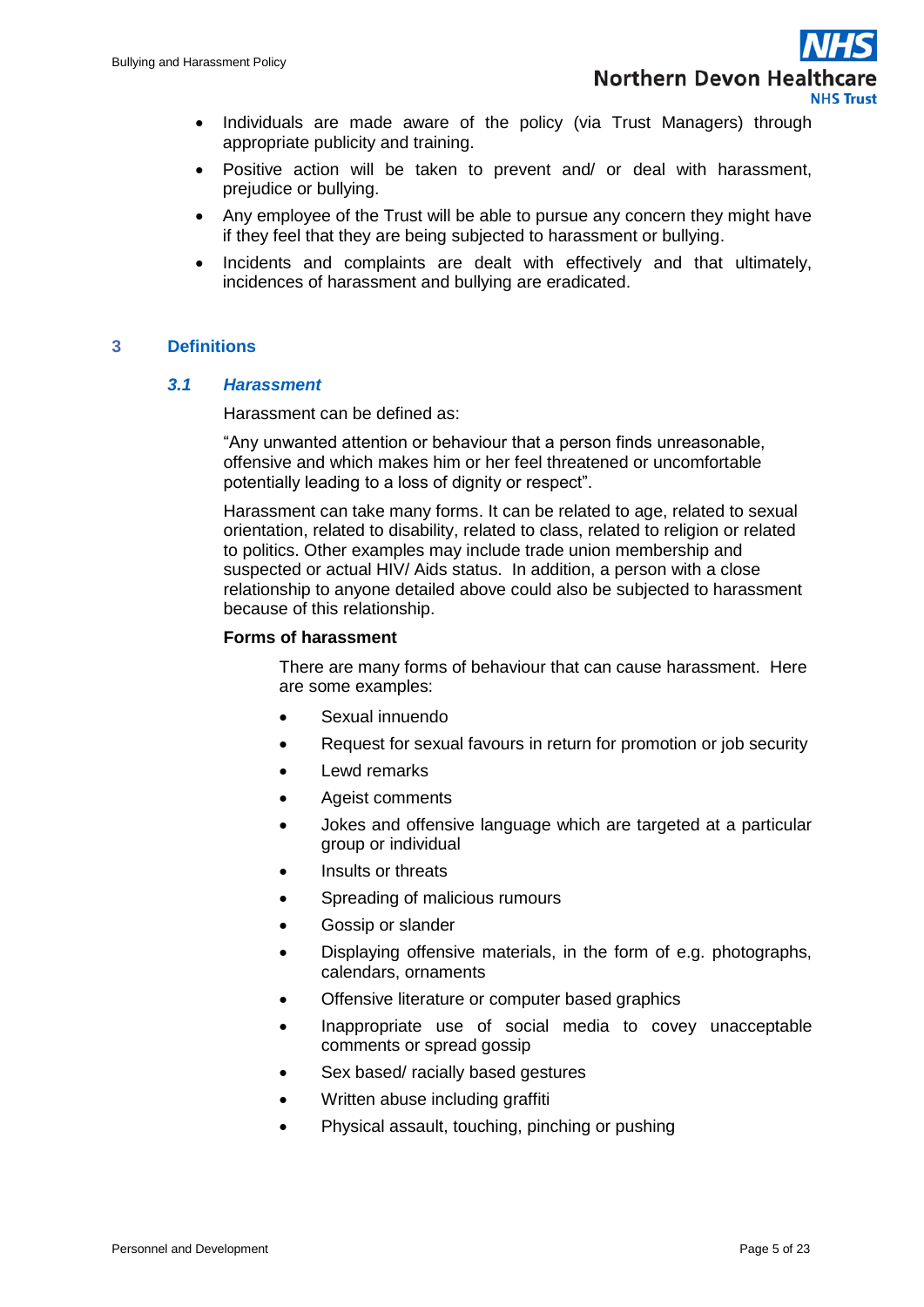## *3.2 Bullying*

Bullying can be defined as:

"The abuse of power or position to criticise, intimidate and undermine an individual in a way which leaves them feeling hurt, humiliated or vulnerable".

It should be noted that it is not always the case that bullying is more common from a manager to a subordinate. It can occur from a subordinate or group of subordinates to a manager and between colleagues of equal position within the organisation.

## **Forms of bullying**

Bullying can take many different forms and may include:

- Constant criticism which undermines or demeans an individual.
- Shouting or swearing at a person, in public or private.
- Verbal intimidation.
- Physical intimidation.
- Constantly undervaluing a person's contribution.
- Criticising someone for work that has always previously been acceptable.
- Over zealous monitoring of someone's work.
- Unreasonable allocation of work.
- Unreasonably removing areas of responsibility and replacing with menial tasks.
- Setting someone unrealistic targets.
- Singling out or victimising an individual for different treatment.
- Being ignored by colleagues.
- Excluded from social activities.

The list of examples is not exhaustive. It is important to recognise that the occasional differences of opinion or conflicts in working relationships will occur and can be regarded as normal. Problems with harassment and bullying arise when an individual becomes affected by the situation. They may feel offended, humiliated, or demoralised by the actions of another.

Legitimate management procedures to deal with staff whose capability or conduct is in question will not be regarded as harassment or bullying provided the manager employs acceptable behaviour in his/her dealings.

## *3.3 Acceptable Behaviour*

Displaying acceptable behaviour we:

- Afford dignity, trust and respect to everyone and ourselves.
- Provide feedback based on evidence and are open to constructive criticism.
- Have awareness of the effect of our behaviour on others and only make reasonable and manageable demands.
- Communicate honestly and openly, clearly stating what we mean and expect of others.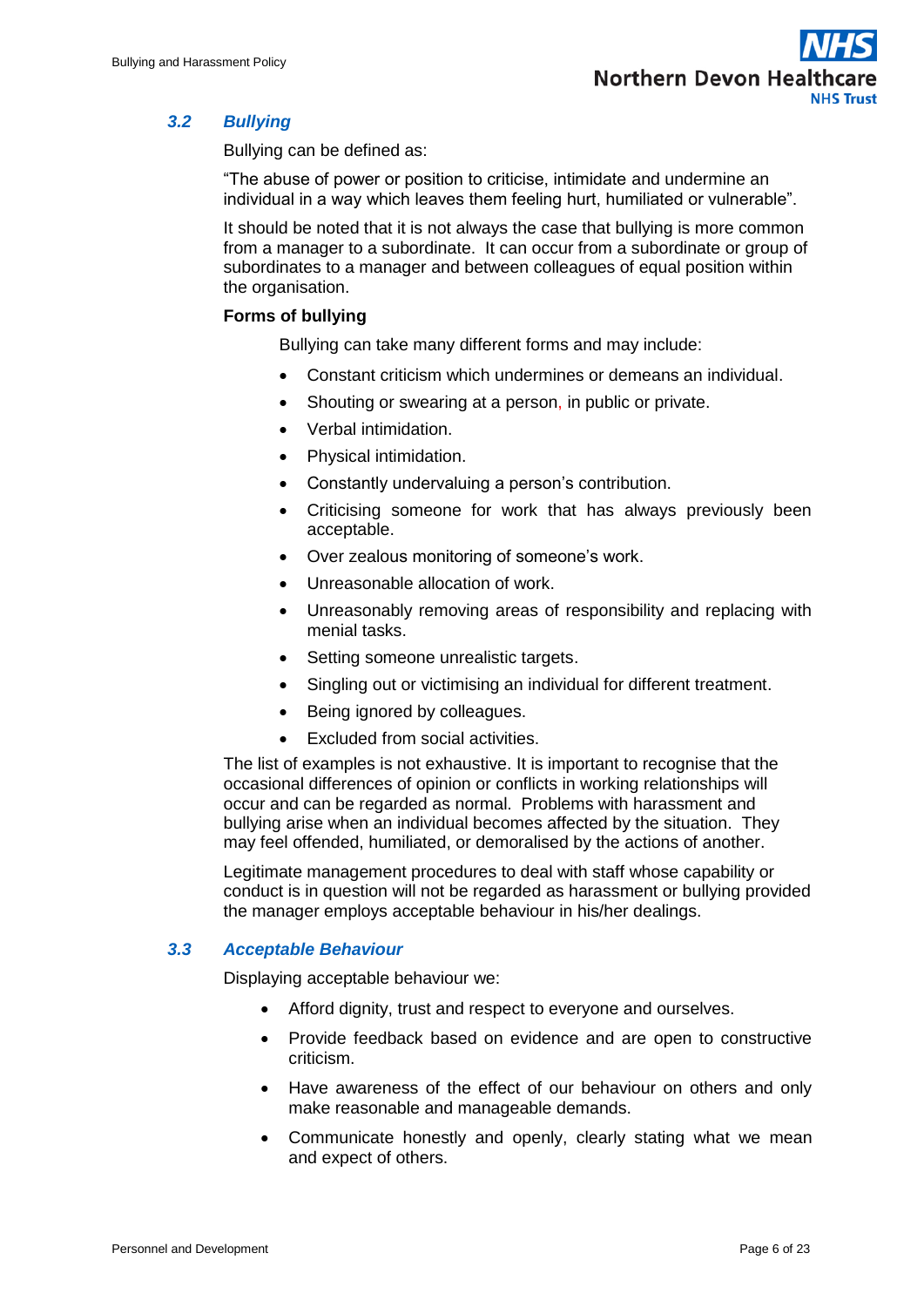Start from the assumption that everyone is working to the best of his/her ability, considering his/her current stage of personal and professional development.

## <span id="page-6-0"></span>**4 Responsibilities**

#### *4.1 Role of the Chief Executive*

The Chief Executive has the overall responsibility for all Human Resources matters and for ensuring mechanisms are in place for the overall implementation, maintenance, monitoring and revision of this policy.

#### *4.2 Role of the Trust Board*

The Trust Board is responsible for:

- Promoting and providing an environment for exemplary behaviour.
- Providing a framework for resolving individuals concerns.
- Ensuring the correct operation of the policy and procedure.
- Facilitating awareness and training of all staff.
- The Director of Nursing, Quality & Workforce is, in particular, responsible for ensuring the full application of this policy and procedure.

#### *4.3 Role of Managers*

(See Appendix A – [Guidance Notes for Managers\)](#page-11-0) Managers are responsible for:

- Proactively promoting a culture dignity, respect and acceptable behaviour.
- Ensuring that employees are aware of the aims and objectives of the organisation.
- Leading by example. (By treating all their staff with respect and dianity).
- Monitoring the behaviour of their staff.
- Being proactive in addressing the causes of harassment or bullying.
- Notifying the HR Operations Team of all complaints relating to harassment and bullying so that effective action and monitoring takes place.
- Reporting any incidents of bullying and harassment on DATIX being mindful of any request to maintain confidentiality (e.g. not identifying the names of the parties concerned).
- Supporting individuals who are experiencing harassment or bullying.
- Managing the expectations of all parties and ensuring promises that may not be able to be delivered are not given (e.g. don't promise an individual that they will never have to work with another individual again).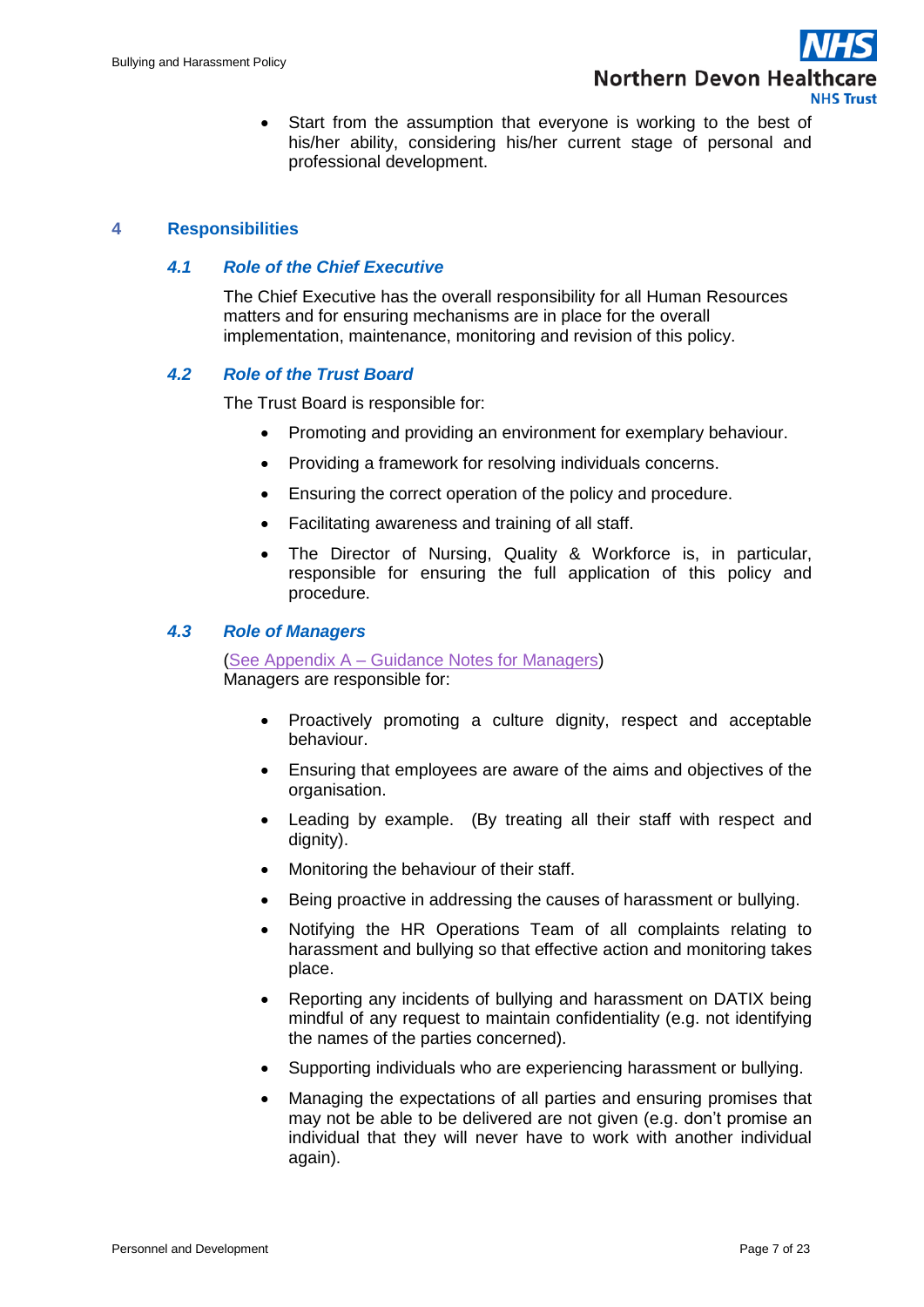- Not condoning discriminatory, adverse behaviour from patients, members of the public or other staff.
- Dealing with incidents reported to them informally, if appropriate, in a quick, sensitive and effective way.
- Taking appropriate action against those who are behaving unacceptably.
- Identifying training needs if/ where appropriate and discussing with HR or Workforce Development team suitable training options.
- Ensuring (in a contributory capacity) that the Trust's policy and procedure is well known to staff and service users.
- Contributing to the policy's implementation, monitoring and review.

## *4.4 Role of individual employees*

#### (See Appendix B – [Guidance Notes for Employees\)](#page-13-0)

Trust employees are responsible for:

- Treating all their colleagues with respect and dignity.
- Understanding that they can challenge any type of harassment and bullying and seek the support of colleagues and managers.
- Promoting dignity and respect by setting an example and behaving in an acceptable way themselves.
- Recognising the manager's role and responsibility in the delivery of the aims and objectives of the organisation.
- Being aware of the Trust's commitment to creating an environment free of harassment and bullying.
- Supporting individuals experiencing harassment or bullying.
- Reporting incidents of harassment or bullying they witness.
- Undertaking awareness training where this has been identified as a development need.

## *4.5 Role of Trade Unions*

Trade Unions are responsible for:

- Supporting application of the Trust's policy and procedure.
- Contributing to the on-going review and development of the policy.
- Being fully aware of the policy and procedure and support its use with members.

## <span id="page-7-0"></span>**5 Confidentiality and support for staff**

A member of staff can be assured that any incident reported will be treated seriously and in confidence as far as is reasonably practicable (see Appendix  $C -$  Guidance Notes Regarding Confidentiality). If confidence cannot be maintained for whatever reason, the complainant will be informed prior to any action being taken.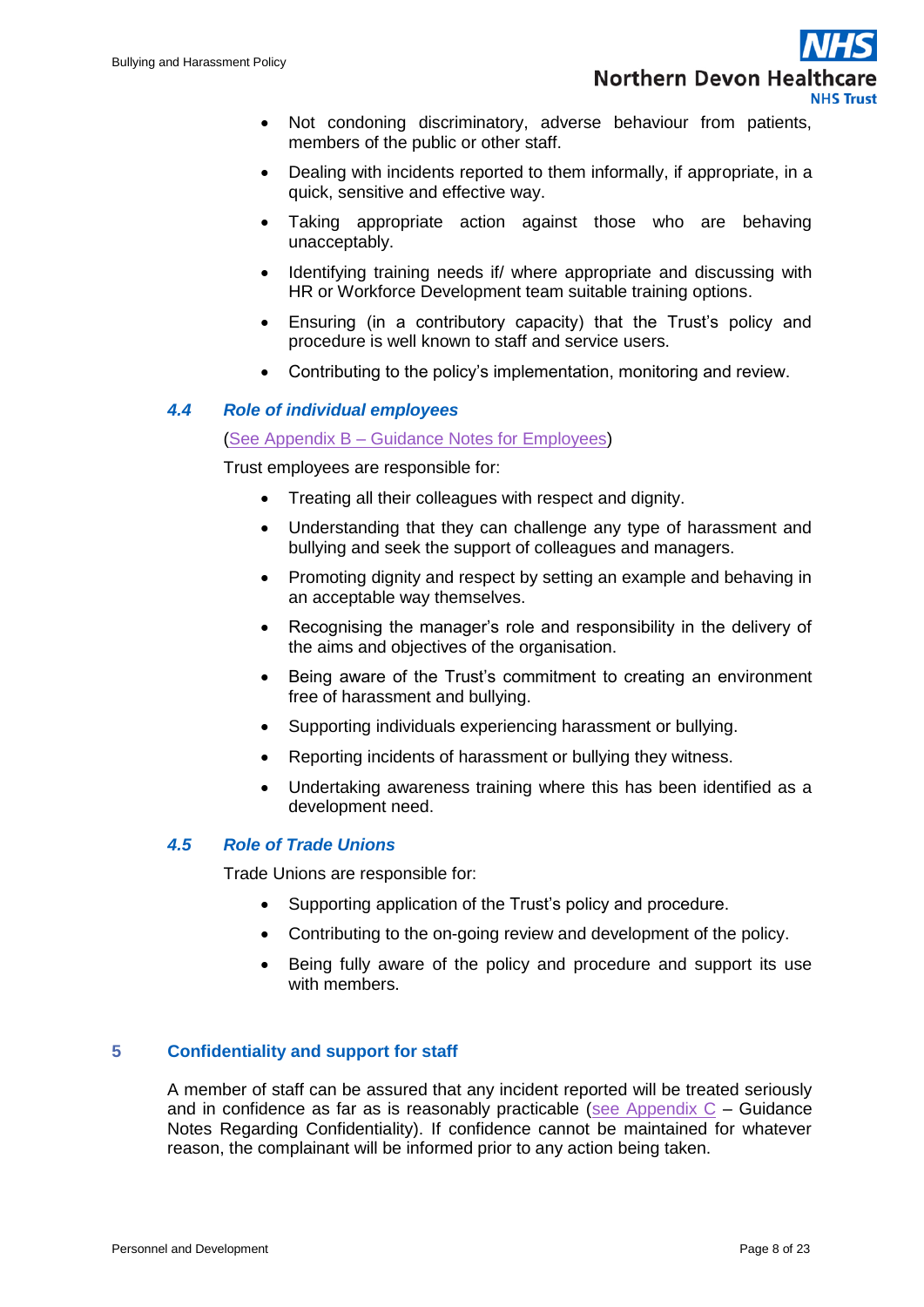Support for the complainant and alleged harasser may be accessed through the line manager, the Workforce & Organisational Development Directorate (HR Operations Team), a trade union representative or the Occupational Health Department.

Employees will be protected against victimisation as a result of making or being involved in a justified complaint.

#### <span id="page-8-0"></span>**6 Procedure**

A flowchart outlining both the informal and formal procedures can be found at [Appendix D.](#page-17-1)

#### *6.1 Informal*

If an employee feels that they are being harassed or bullied, they can:

- If they feel able to do so, object to the behaviour (either verbally or in writing) by stating directly to the person concerned that they find the alleged bully/harasser's behaviour to be unwelcome and upsetting and that it should stop.
- Talk to their manager, or if it is their manager that they are concerned about, their manager's manager.
- Talk to someone in the HR Operations Team (a contact number is available in [Appendix E\)](#page-18-1).
- Talk to their trade union representative who is trained and experienced in all aspects of the formal and informal options.
- Make a self-referral to the Occupational Health Department, who can assist with external welfare and counselling support (contact numbers are available in [Appendix E\)](#page-18-1).

## *6.2 Mediation/Facilitated Discussion*

A facilitated discussion and/or mediation is essentially part of the informal procedure, but can, under certain circumstances, be used instead of the formal procedure. A facilitated discussion between the parties can be supported by HR or a senior manager. It involves working through the issues to try and reach an agreement. Mediation further builds on the principles of a facilitated discussion to try and bring about a resolution. Mediation should only be undertaken by an individual trained in mediation. Such mediation can only take place with the agreement of both parties (i.e. recipient and alleged bully/harasser). Requests for the mediation service must be made to the HR Operations Team (a contact number is available in [Appendix E\)](#page-18-1).

#### *6.3 Formal*

Ideally issues will be resolved at the informal stage. However, if informal attempts have not been successful or the behaviour is too serious for the problem to be resolved informally, employees will be advised to pursue a formal complaint. This will require: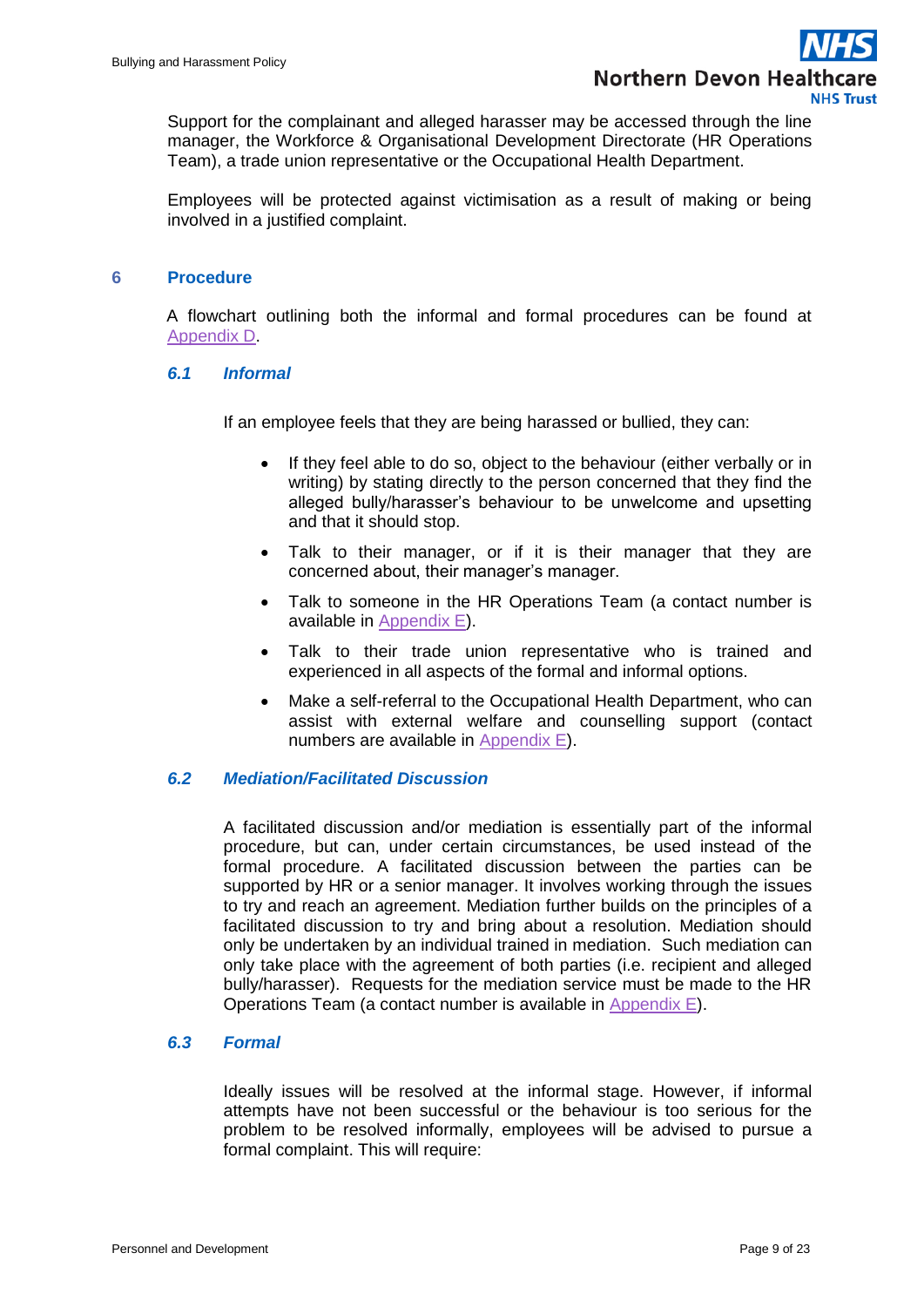- The parties to be identified
- A thorough and impartial investigation of all the evidence

The allegation will be investigated using the Trust's Disciplinary Procedure. If it is found, at a formal disciplinary hearing, that harassment or bullying did occur; consideration will be given to imposing a disciplinary sanction in line with the provisions of the Disciplinary Policy.

#### *6.4 Harassment or bullying by a contract worker or agency worker*

If a member of staff perceives that they are being bullied or harassed by a contract worker or agency worker they should inform their manager immediately. The manager in turn must take prompt action to deal with the situation.

Action should be taken to ensure that the employee making the complaint is not placed in a position where further incidents may take place. This may include reporting the incident to the contractor and agency and agreeing action to be taken to deal with the matter. Action could include the contractor or agency replacing the worker while they conduct an investigation. Also please refer to the Trust's [Managing Violence & Aggression Policy.](http://ndht.ndevon.swest.nhs.uk/policies/?p=1113)

#### *6.5 Harassment or bullying by a patient or member of the public*

If a patient or member of the public is perceived as harassing or bullying a member of staff, then that member of staff has the right to inform his or her manager immediately. Prompt action will be taken to deal with the situation.

Action should be taken to ensure that the employee making the complaint is not placed in a position where further incidents may take place. In these circumstances please refer to the Trust's [Managing Violence & Aggression Policy.](http://ndht.ndevon.swest.nhs.uk/policies/?p=1113)

## <span id="page-9-0"></span>**7 Training and Education**

Training on Equality & Diversity is part of the Trust's mandatory training programme. Where additional or more specific training is identified as a developmental need, appropriate courses or programmes will be identified and sourced to meet the required needs.

## <span id="page-9-1"></span>**8 Monitoring Compliance With and the Effectiveness of the Policy**

#### *8.1 Standards/Key Performance Indicators*

Key performance indicators comprise:

- Improved results in Annual Staff Survey (bullying and harassment).
- Reduction in number of Occupational Health self-referrals each year
- Reduction in number of incident forms/datix submissions each year.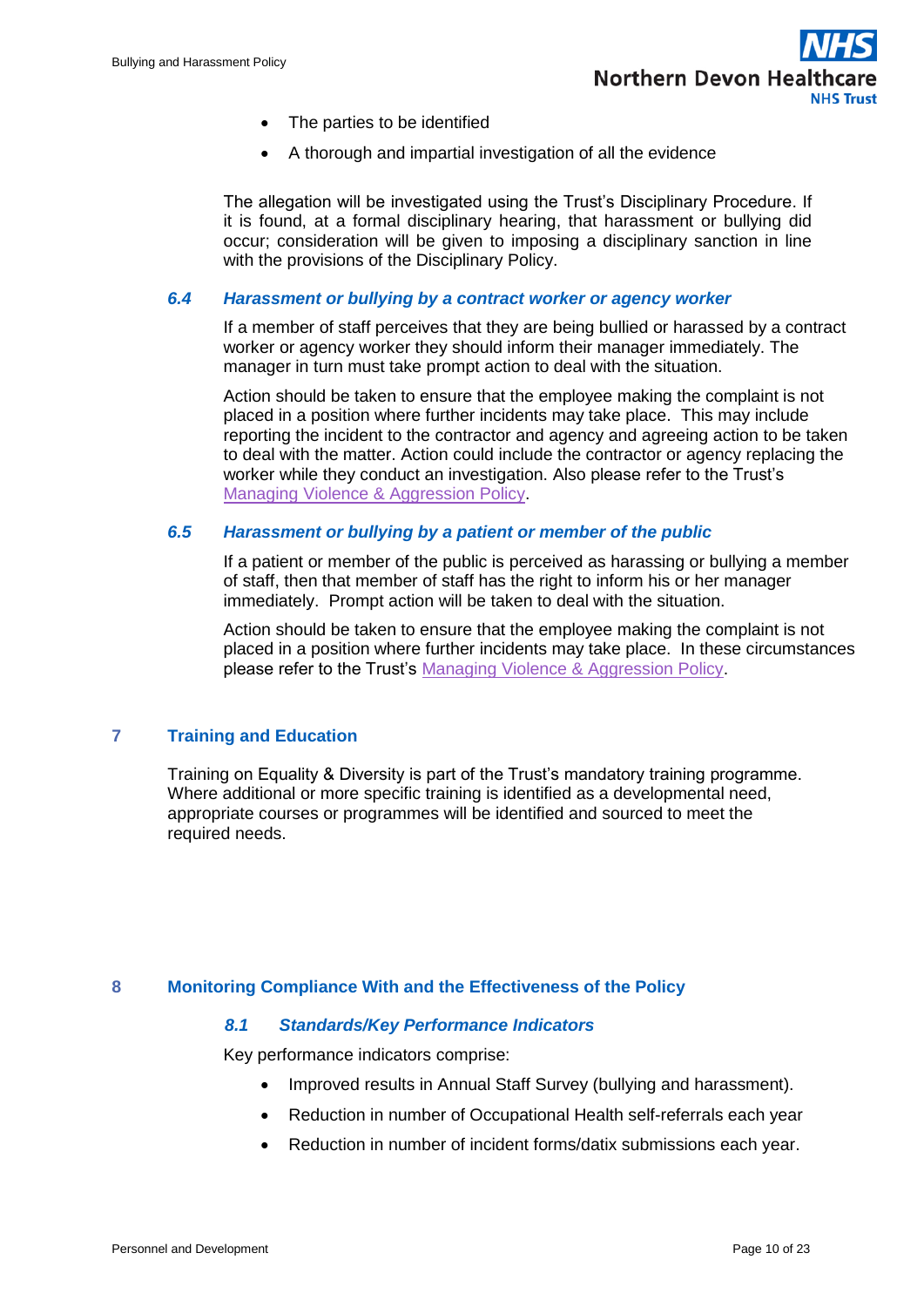## *8.2 Process for Monitoring Compliance and Effectiveness*

#### **8.2.1 Monitoring Arrangements**

When either procedure (i.e. informal or formal) has been completed, it is important to check that harassment or bullying (if upheld), has stopped and there has been no victimisation. Careful monitoring is required to ensure the issue has been resolved. A Manager will check by way of a specially convened meeting to review and discuss the outcome and any ongoing action plan.

The number of cases of bullying and harassment are monitored through the quarterly monitoring report with actions and outcomes reported in the regular confidential reports compiled by the HR Team. Any incident form/datix report which alleges harassment or bullying will be reviewed by a member of the HR Team.

#### <span id="page-10-0"></span>**9 References**

#### Legislation

- The Protection from Harassment Act 1997
- The Disclosure Protection Act 2000
- The Human Rights Act 1998
- The Equality Act 2010
- The Health & Safety at Work etc, Act 1974
- The Workplace (Health, Safety and Welfare Regulations)1992 SI 1992/3004

The NHS Employers website provides further information and resources on bullying and harassment: [www.nhsemployers.org.](http://www.nhsemployers.org/)

## <span id="page-10-1"></span>**10 Associated Documents**

- [Disciplinary Policy](http://ndht.ndevon.swest.nhs.uk/policies/?p=1964)
- **•** Equal Opportunities Policy
- Incident Reporting Policy
- [Managing Violence and Aggression Policy](http://ndht.ndevon.swest.nhs.uk/policies/?p=1113)
- [NDHCT Training Needs Analysis](http://ndht.ndevon.swest.nhs.uk/?page_id=5877)
- [Risk Management Policy](http://ndht.ndevon.swest.nhs.uk/policies/?p=346)
- **•** [Training and Study Leave Policy](http://ndht.ndevon.swest.nhs.uk/policies/?p=2106)
- [Whistleblowing Policy](http://ndht.ndevon.swest.nhs.uk/policies/?p=2109)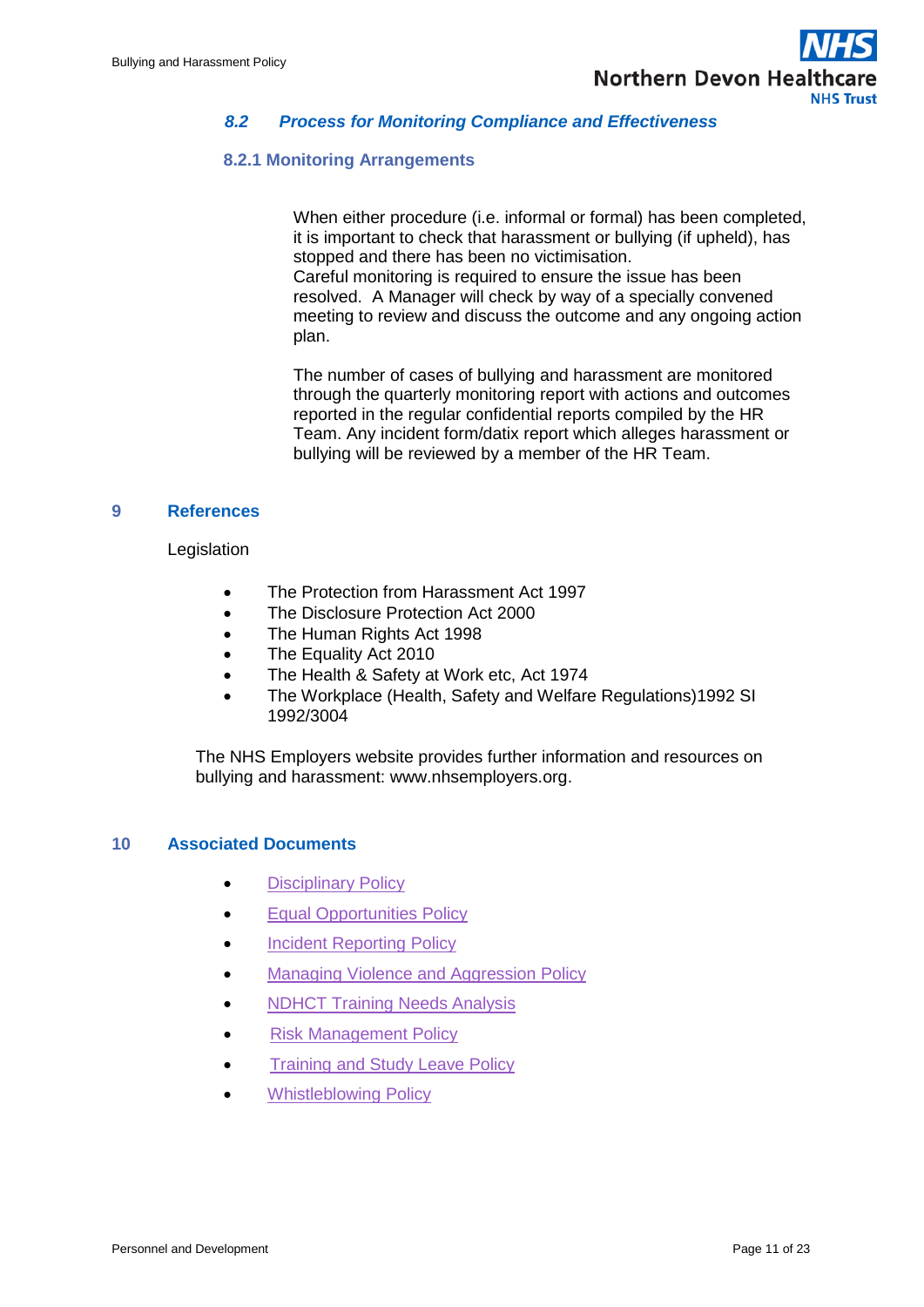## **Appendix A: Guidance Notes for Managers**

#### <span id="page-11-0"></span>**1. Introduction**

- 1.1 The Trust finds any form of harassment and bullying unacceptable and recognises that in such cases there needs to be clear guidance on how managers will deal with the situation.
- 1.2 Managers will treat all complaints of harassment or bullying in a serious and non-judgemental manner.
- 1.3 This document sets out how managers can prevent or deal with cases of harassment and bullying.
- 1.4 Legitimate management procedures to deal with staff whose capability or conduct is in question will not be regarded as harassment or bullying provided the manager employs acceptable behaviour in his/her dealings.

#### **2. Avoiding Harassment and Bullying**

- 2.1 Harassment or bullying is a serious issue that is detrimental to the employee(s) concerned and the running of the workplace.
- 2.2 Many incidents of harassment can be dealt with effectively in an informal way, as often a person is unaware of the effect their behaviour has on others. Once made aware of the distress caused by their actions, the offensive behaviour often ceases.
- 2.3 All managers have a responsibility to establish and maintain a working environment free from harassment and bullying. Managers should ensure that all employees are aware of what constitutes harassment and bullying at work.
- 2.4 Managers should not allow items that could be offensive to be displayed in their department. This includes photographs, calendars, literature, graffiti and other symbols.
- 2.5 Where managers observe inappropriate behaviour or hear offensive comments/discussions taking place, this must be immediately brought to the attention of the individuals concerned and advised that this must stop. Should such a request be disregarded, the manager will consider whether it is appropriate to implement the Trust's Disciplinary Procedure.

## **3. Reported Allegations of Harassment**

- 3.1 All complaints of harassment and bullying must be taken seriously and prompt action taken.
- 3.2 Initially employees can try to deal with the situation personally by asking the offender to stop and making it clear that their behaviour is unacceptable/ unwanted. Where this has no effect, or where the employee feels unable or unsure how to deal with the situation, the employee should seek advice from their manager.
- 3.3 In some instances the employee may have difficulty raising their concern with their immediate manager. Where such difficulties occur the employee may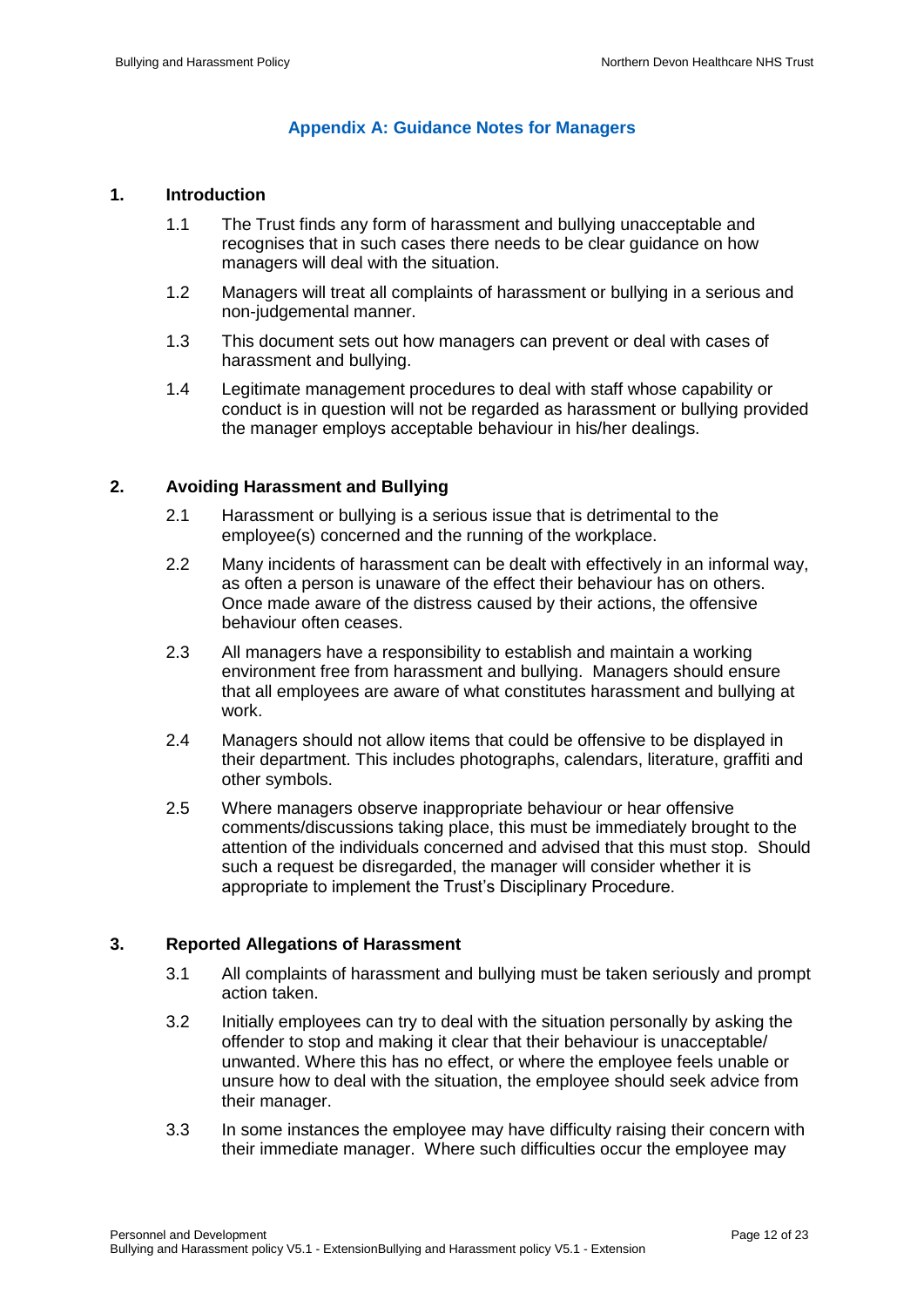seek the advice and support from the HR Operations Team or a trade union representative.

- 3.4 The HR Operations Team must be notified of all complaints relating to harassment and bullying so that effective monitoring takes place.
- 3.5 Incidents of harassment or bullying at work will be treated as a serious offence and may lead to disciplinary action up to and including summary dismissal.
- 3.6 The investigation will be carried out as quickly as possible and in a sensitive manner. This is regardless of whether the matter has been raised informally or formally. Where the matter is being investigated formally, the processes detailed in the Trust's Disciplinary Policy will be followed.
- 3.7 Managers should be sensitive to the situation where the employee alleging harassment or bullying may prefer to discuss the incident with a manager of the same sex or background. Arrangement for this can be made by the HR Operations Team.
- 3.8 Where it is inappropriate for investigations to be carried out by the line manager, responsibility will be given to another manager who has as little connection with the circumstances of the complaint as possible and is likely to have an understanding of the complaint being considered. Please refer to Disciplinary Policy.
- 3.9 During the investigations it may be necessary to make arrangements to avoid the individuals working together.
- 3.10 At each stage of the process both parties will be entitled to have a trade union representative or work place colleague present.
- 3.11 Where the matter proceeds to a disciplinary hearing, assistance will be given to help alleviate the victim's stress. This may include allowing the complainant to give evidence through a third party where practical.
- 3.12 Where harassment/ bullying is proven, the victim will not normally be moved to another job unless this move is at their request. Similarly the victim will not be suspended or alternatively forced to work with the harasser, especially in serious cases.
- 3.13 Where necessary the advice of Occupational Health will be sought on the availability and provision of counselling and further support.
- 3.14 Ensuring complete confidentiality will make it difficult to investigate a complaint. However, it is essential that confidentiality guidelines are established to protect the rights of both the complainant(s) and those accused (see Appendix C – [Guidance Notes Regarding Confidentiality\)](#page-16-0).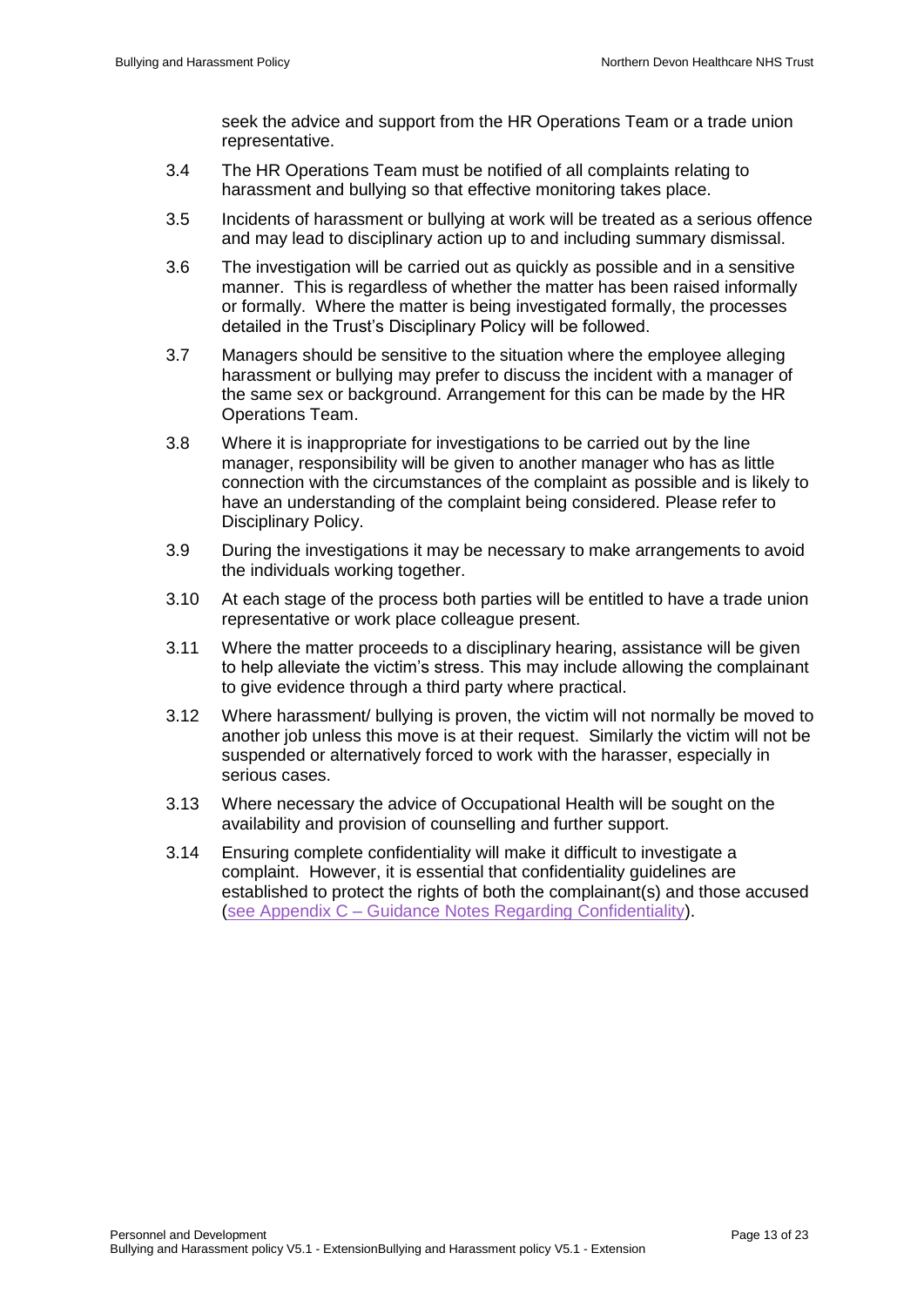## **Appendix B: Guidance Notes for Employees**

## <span id="page-13-0"></span>**1. Introduction**

The aim of these notes is to protect employees from harassment and bullying and to enable them, if necessary, to make a complaint or assist in an investigation without fear of reprisal.

The Trust takes all forms of harassment and bullying very seriously. The following guidance notes explain what employees should do in the event of being subjected to harassment or bullying at work.

#### **2. What is Harassment?**

Definitions and examples of harassment are many and varied, a guiding principle is that it is:

- Unwanted
- Persistent
- **•** Offensive
- Unreasonable

It is action or behaviour which is based upon something about you such as sex, race, age, disability, religion or belief, marital status, sexuality, pregnancy/maternity, gender reassignment, social class, regional accents or achievements etc.

Examples may include:

- Sexual innuendo
- Request for sexual favours in return for promotion or job security
- Lewd remarks
- Ageist comments
- Jokes and offensive language which are targeted at a particular group or individual
- Insults or threats
- Spreading of malicious rumours
- Gossip or slander
- Displaying offensive materials, in the form of e.g. photographs, calendars, ornaments
- Offensive literature or computer based graphics
- Inappropriate use of social media to covey unacceptable comments or spread gossip
- Sex based/ racially based gestures
- Written abuse including graffiti
- Physical assault, touching, pinching or pushing

This list is not exhaustive.

Unwanted sexual attention from a man or a woman is harassment if it continues after you make it clear that you find it unacceptable. However, one incident can be enough to constitute harassment, if it is sufficiently serious. Anyone can be the victim of harassment; it is not the intent but the impact of the behaviour, which is important.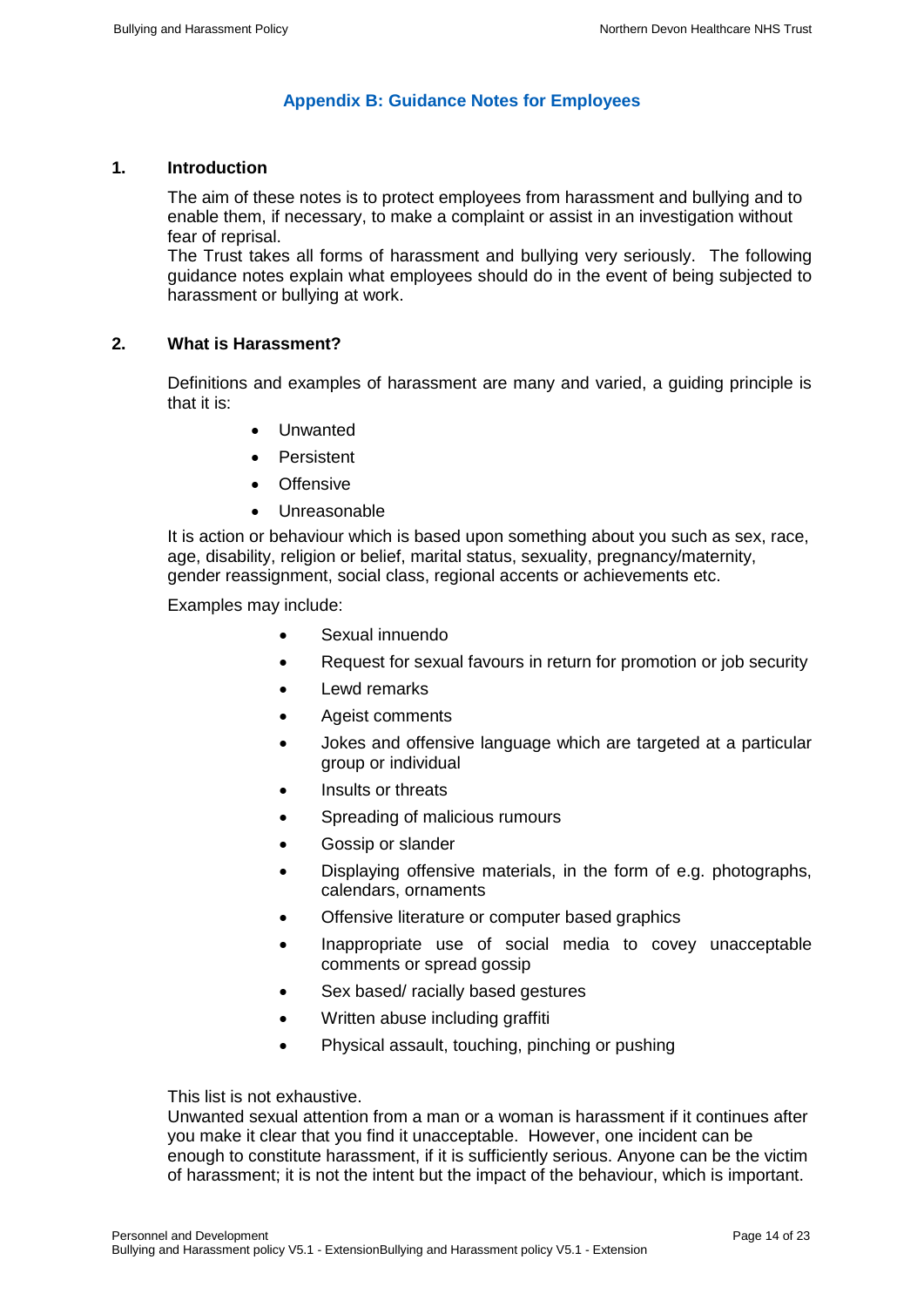## **3. What is Bullying?**

Bullying is repeated abuse that denies an individual respect, destroys self-confidence and creates a stressful environment. It is sometimes hard to recognise. Bullying can include the following:

- Giving the cold shoulder leaving an individual out of communications, exclusion from activities.
- Verbal abuse sarcasm, shouting, swearing, threats, belittling a person or their abilities.
- Physical abuse physical conduct ranging from pushing, shaking or blocking someone's way, to actual assault.
- Unfair treatment apportioning blame wrongly, not recognising true contribution.
- $\blacksquare$  Humiliation hurtful gossip.

This list is not exhaustive.

It should be noted that it is not always the case that bullying is most common from a manager to a subordinate. It can occur from a subordinate or group of subordinates to a manager and between colleagues of equal position within the organisation.

Anyone can be the victim of harassment or bullying at work and it is for this reason the Trust takes harassment and bullying at work seriously, ensuring that procedures are in force to deal with such cases quickly and sympathetically.

#### **4. What should I do if I find myself being subjected to harassment or bullying at work?**

You must first make it clear to the person(s) who is harassing or bullying you that their behaviour is unwelcome and that you want it to stop. Once the person concerned knows their behaviour is unwelcome, this may be enough to stop it. Should the behaviour continue you should talk to your manager, lead clinician, clinical tutor or appraisal lead. If you wish, you may also consult with a member of the HR Operations Team or your trade union representative. They will be able to advise you on what to do next. This might be to make a formal complaint.

It is important to keep a record of the incidents so you can accurately recall what has been happening.

If it is your manager or supervisor who is harassing or bullying you, speak to someone more senior, any member of the HR Operations Team or your trade union representative. The Trust has a Supporting Staff Policy.

## **5. What will happen if I make a formal complaint?**

You are entitled to and will be protected against any attempt at victimisation by other persons.

Allegations about harassment or bullying will be:

- **Taken seriously.**
- Dealt with confidentially by management at every level as far as is reasonably practicable. If confidence cannot be maintained for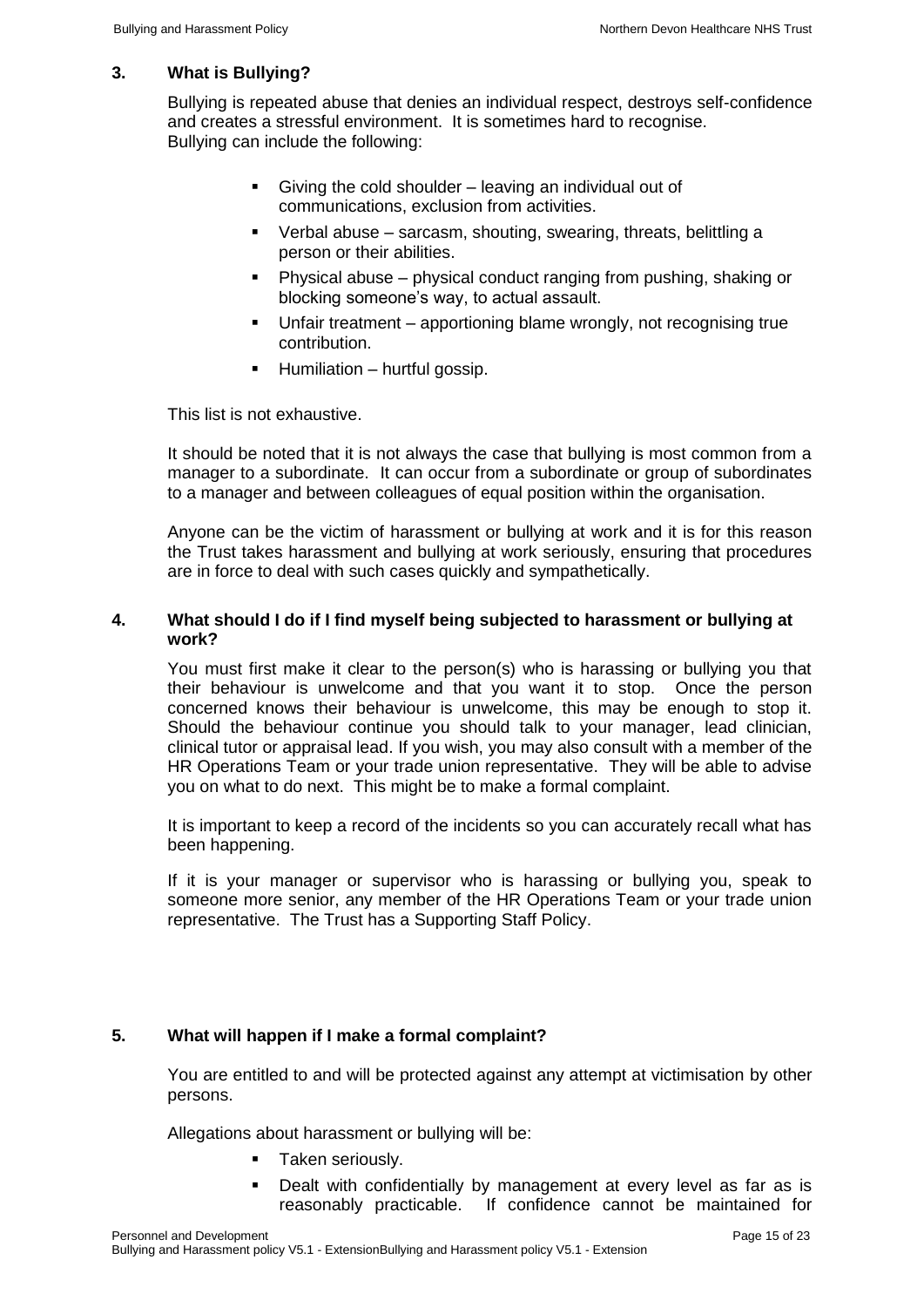whatever reason, the complainant will be informed prior to any action being taken.

Fully, promptly and sensitively investigated.

Any employee who brings a complaint of harassment or bullying will not suffer victimisation for having brought the complaint. However, if the complaint is untrue and has been brought in bad faith (e.g. spite), disciplinary action may be taken.

## **6**. **Informal procedures to resolve a complaint**

It is usually better for a complaint to be resolved informally if possible. In many cases it may be sufficient for the person carrying out the investigation to explain to the person causing offence that the behaviour complained of is unwelcome, embarrassing and is interfering with work.

## **7. Mediation/Facilitated Discussion**

A facilitated discussion and/or mediation is essentially part of the informal procedure, but can, under certain circumstances, be used instead of the formal procedure. A facilitated discussion between the parties can be supported by HR or a senior manager. It involves working through the issues to try and reach an agreement. Mediation further builds on the principles on the principles of a facilitated discussion to try and bring about a resolution. Mediation should only be undertaken by an individual trained in mediation. Such mediation can only take place with the agreement of both parties (i.e. recipient and alleged bully/harasser). Requests for the mediation service must be made to the HR Operations Team.

## **8. Formal procedures to resolve a complaint**

If informal attempts have not been successful or the behaviour is too serious for the problem to be resolved informally, employees will be advised to pursue a formal complaint. This will require:

- The parties to be identified.
- A thorough and impartial investigation of all the evidence.
- Each side to have an opportunity to present their case, either on their own, with a workplace colleague, a trade union representative or some other appropriate person.

Consideration will (in accordance with the Trust's Disciplinary Procedure) be given to imposing a disciplinary sanction, up to and including summary dismissal, if it is found harassment or bullying did occur.

## **9. Subsequent action**

If your complaint is upheld, consideration may need to be given to separating the parties involved although this may not always be possible and it may be necessary for parties to continue to work together. If your complaint is not upheld, consideration may still be given to the need to separate the parties involved in the interests of harmonious staff relations.

Where a complaint is genuinely made then regardless of the findings of the investigation, you will not be adversely affected by any action taken. However if the investigation finds a complaint was made with malicious or vexatious intent, disciplinary action may be taken.

In any case where a complaint is upheld, a check will be made that the harassment or bullying has stopped and that there has been no victimisation.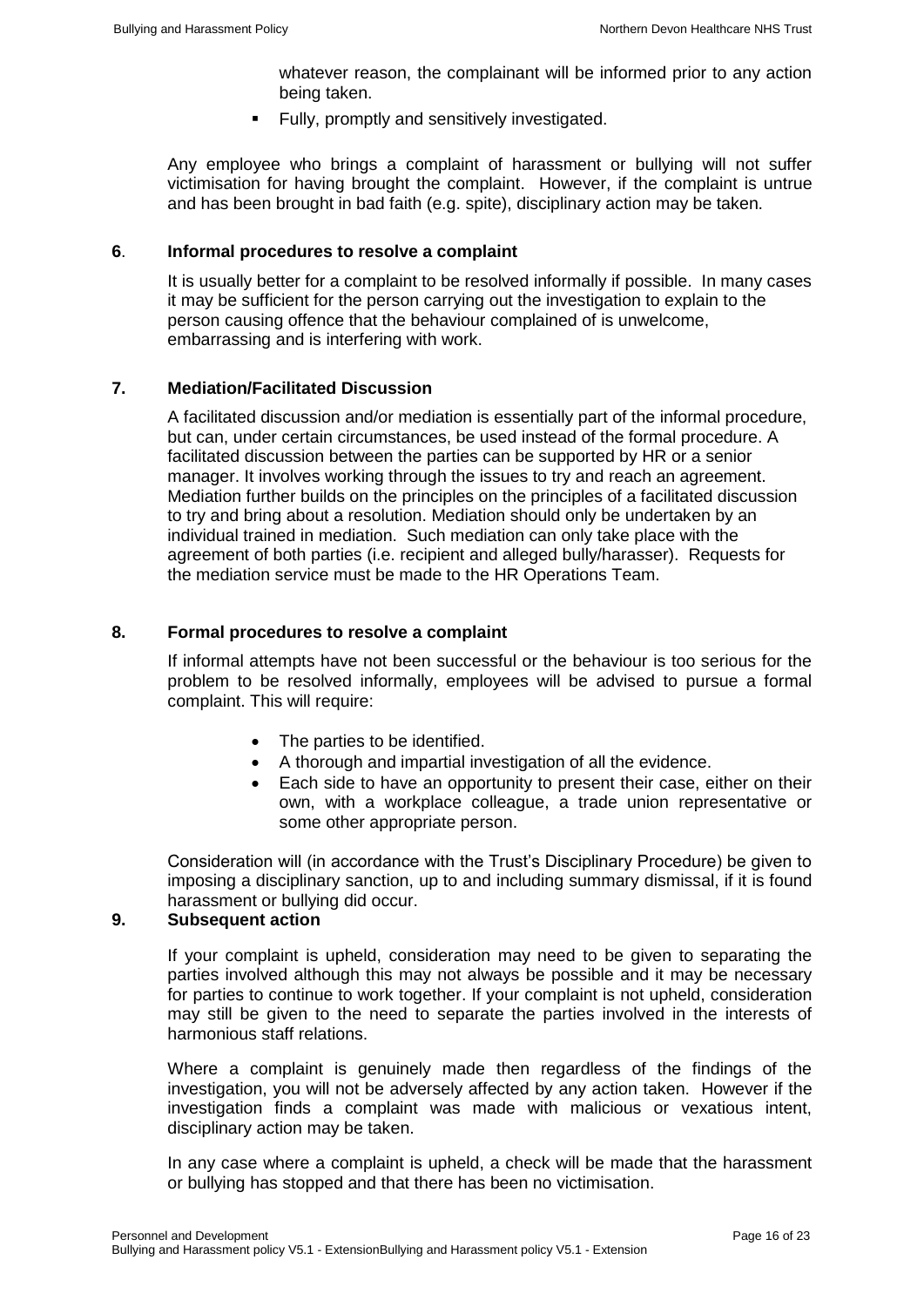#### **10. What if I need support and counselling?**

It is appreciated that being subjected to harassment or bullying can be extremely distressing.

In addition to the support you will be given when reporting the incident, the Occupational Health Department can also arrange for you to receive professional counselling (see Appendix D– [Internal Sources of Health and Advice\)](#page-18-1).

#### **11. Complaints of harassment and/or bullying by a person who is not an employee of the Trust**

If you consider that you are being harassed or bullied by a patient, patient's relative, member of the public, contract worker or agency worker you must report the matter immediately to your manager who in turn will take immediate action to protect you. Please see Sections 6.4 and 6.5 in the main body of the policy for further information.

#### **12. How you can help prevent harassment or bullying in your workplace?**

As an employee you can help ensure a working environment where harassment and/ or bullying will not occur by:

- Being aware of the issue: know the Trust's policy.
- Making sure your own conduct does not cause offence or misunderstanding.
- Treating all your colleagues with dignity and respect.
- Supporting individuals who may be experiencing harassment or bullying.
- Setting an example and not behaving in an unacceptable way yourself.
- Reporting incidents of harassment or bullying they witness.
- Not being afraid to stand up against being harassed or bullied at work or to support colleagues who are being harassed or bullied at work.
- Not accepting behaviour that may be offensive.
- Being aware of what goes on around you.

The Trust has taken positive steps to ensure that harassment and bullying does not occur in the workplace and that procedures exist to resolve complaints. It is your responsibility as an employee to abide by and support these steps so all employees can work with dignity and respect in a harmonious, friendly and supportive working environment free of any harassment or intimidation based on individual differences.

#### **13. Additional Information**

<span id="page-16-0"></span>If having read through these guidelines you remain unsure what to do and/or would like further advice, then please talk to your manager, the HR Operations Team or your trade union representative. All matters will be treated in the strictest confidence and action will not normally be taken without your agreement unless the complaint is so serious that to take no action would potentially put you are others at the risk of harm.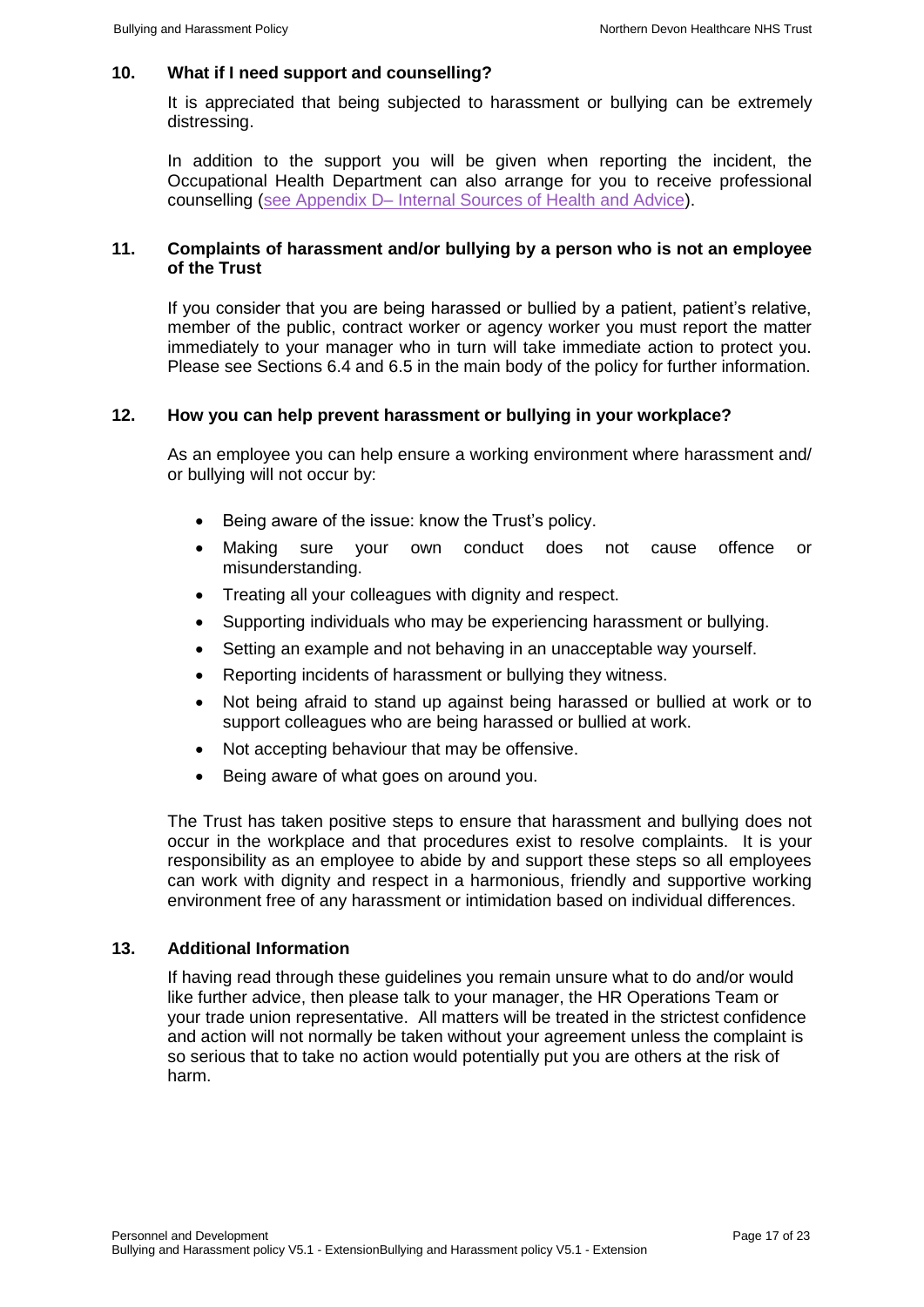## <span id="page-17-0"></span>**Appendix C: Guidance Notes for Managers Regarding Confidentiality**

- Clarify any confusion there may be about confidentiality on an informal support system and the confidentiality guidelines required for formal investigation and disciplinary procedures.
- Never promise absolute confidentiality but encourage all parties not to disclose information about the incident and/ or investigation.
- A clear understanding of why a promise of total confidentiality cannot be made needs to be established and supported by a guarantee by the employer to limit discussion to only those individuals involved.
- Only disclose information on a 'need to know' basis designate an investigator to ensure that details of the incident and the investigation are only discussed with those who are involved in the process, or with the individuals who have to make a decision about the outcome.
- <span id="page-17-1"></span>• Restrict the viewing and circulation of documents relating to the investigation only to those involved in the investigation and any subsequent process.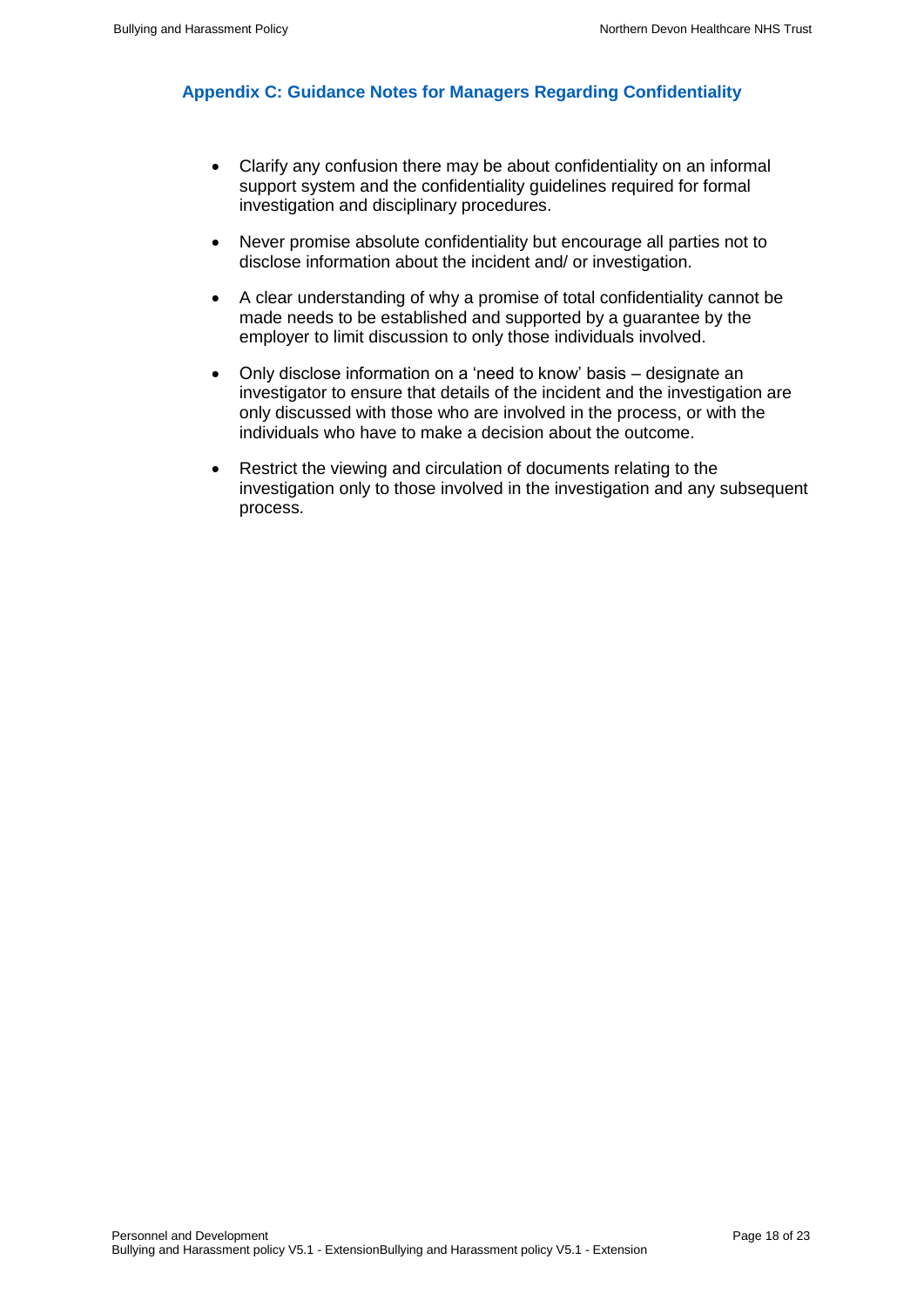#### <span id="page-18-0"></span>**Appendix D: Flowchart Showing Harassment / Bullying Procedures - For Guidance Only**

<span id="page-18-1"></span>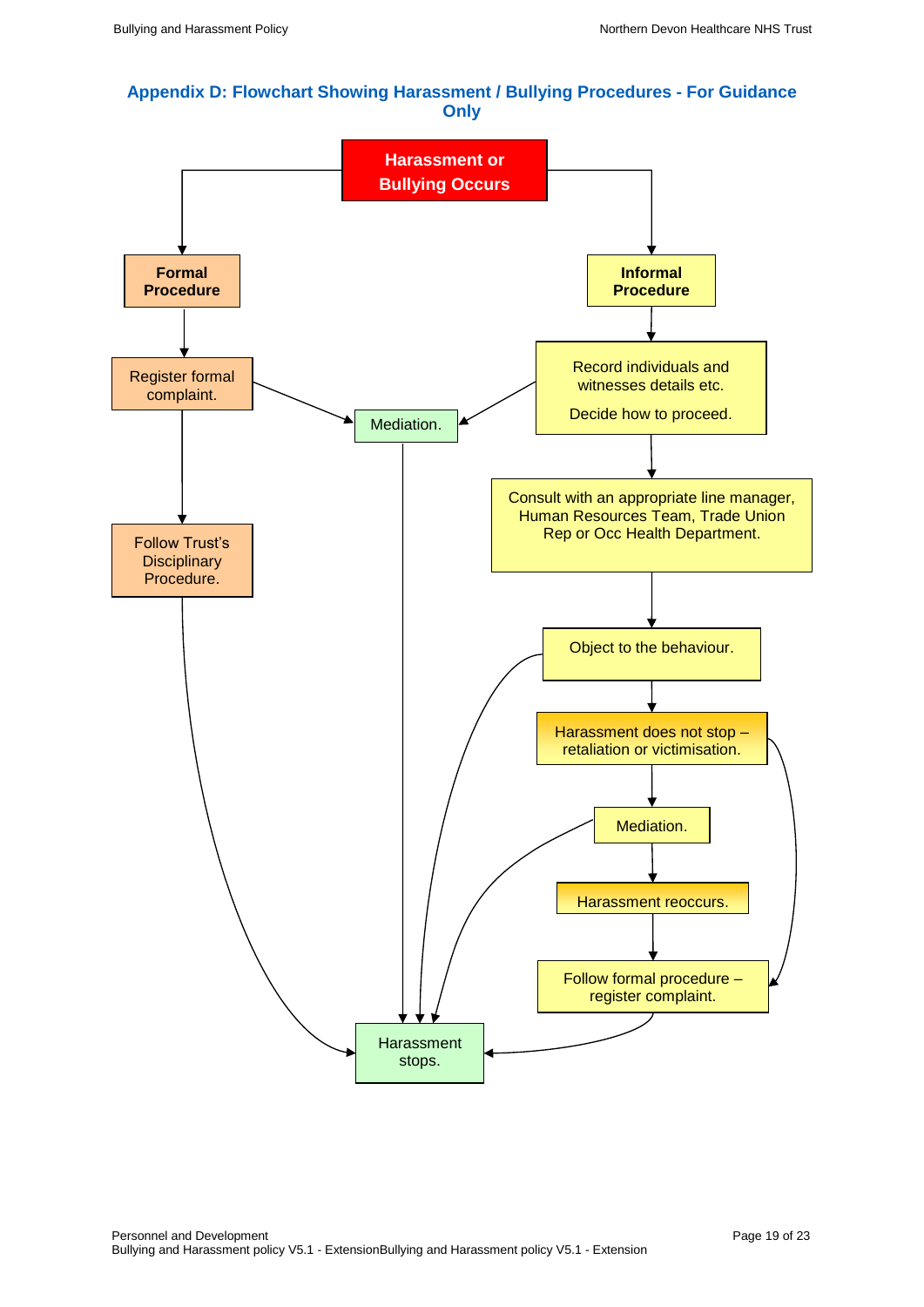## **Appendix E: Internal Sources of Help and Advice**

<span id="page-19-0"></span>

| Internal Sources of Help and Advice                            | <b>Contact Details</b>                  |
|----------------------------------------------------------------|-----------------------------------------|
| <b>HR Operations Team</b>                                      | 01271 311533                            |
| <b>Occupational Health Department - NDDH</b>                   | 01271 341520<br>Internal Extension 2791 |
| <b>Occupational Health Department - RD&amp;E</b>               | 01392 405800                            |
| <b>Chaplain (NDDH)</b>                                         | 01271 322362<br>Internal Extension 2362 |
| <b>Trade Union Representative (via Staffside</b><br>Secretary) | 01271 322353                            |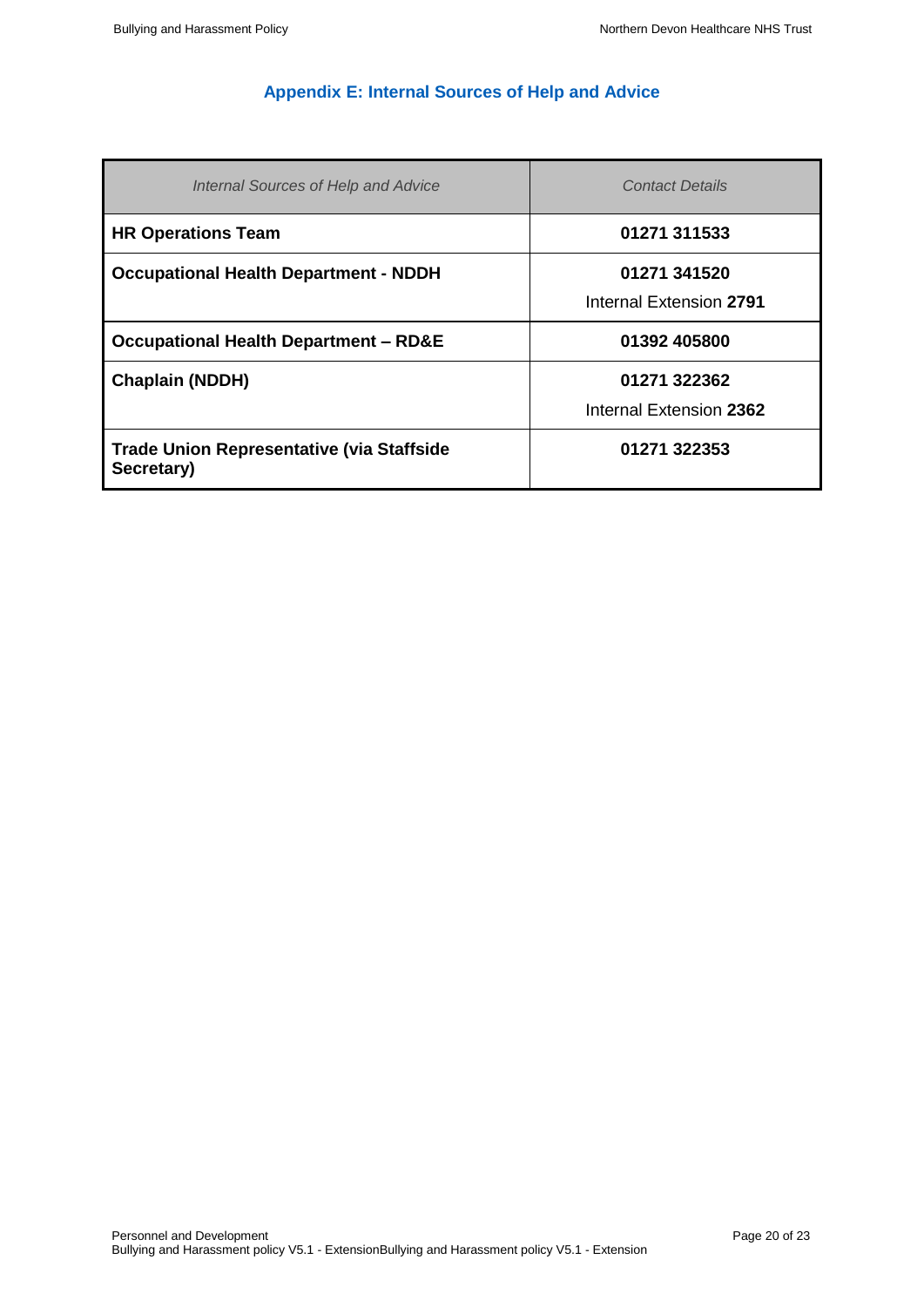## **Appendix F: Equality Impact Assessment Screening Form**

<span id="page-20-0"></span>

|                         | <b>Equality Impact Assessment Screening Form</b>                                                                                                                                                                                                                                                                                                                                                                                                                                                                                                                                                                                                                                                                                                                                                                                                                      |                                                                |                                                                                                                                                                                                                                             |                   |                    |  |  |
|-------------------------|-----------------------------------------------------------------------------------------------------------------------------------------------------------------------------------------------------------------------------------------------------------------------------------------------------------------------------------------------------------------------------------------------------------------------------------------------------------------------------------------------------------------------------------------------------------------------------------------------------------------------------------------------------------------------------------------------------------------------------------------------------------------------------------------------------------------------------------------------------------------------|----------------------------------------------------------------|---------------------------------------------------------------------------------------------------------------------------------------------------------------------------------------------------------------------------------------------|-------------------|--------------------|--|--|
| <b>Title</b>            |                                                                                                                                                                                                                                                                                                                                                                                                                                                                                                                                                                                                                                                                                                                                                                                                                                                                       | <b>Bullying and Harassment Policy</b>                          |                                                                                                                                                                                                                                             |                   |                    |  |  |
| <b>Author</b>           |                                                                                                                                                                                                                                                                                                                                                                                                                                                                                                                                                                                                                                                                                                                                                                                                                                                                       | Tim Robinson, Assistant Director of Human Resources (Revision) |                                                                                                                                                                                                                                             |                   |                    |  |  |
| <b>Directorate</b>      |                                                                                                                                                                                                                                                                                                                                                                                                                                                                                                                                                                                                                                                                                                                                                                                                                                                                       |                                                                | Workforce & Organisational Development                                                                                                                                                                                                      |                   |                    |  |  |
|                         |                                                                                                                                                                                                                                                                                                                                                                                                                                                                                                                                                                                                                                                                                                                                                                                                                                                                       |                                                                |                                                                                                                                                                                                                                             |                   |                    |  |  |
| Team/<br>Dept.          |                                                                                                                                                                                                                                                                                                                                                                                                                                                                                                                                                                                                                                                                                                                                                                                                                                                                       |                                                                | Workforce & Organisational Development                                                                                                                                                                                                      |                   |                    |  |  |
|                         | <b>Document Class</b>                                                                                                                                                                                                                                                                                                                                                                                                                                                                                                                                                                                                                                                                                                                                                                                                                                                 |                                                                | <b>Document Status</b>                                                                                                                                                                                                                      | <b>Issue Date</b> | <b>Review Date</b> |  |  |
| Policy                  |                                                                                                                                                                                                                                                                                                                                                                                                                                                                                                                                                                                                                                                                                                                                                                                                                                                                       |                                                                | <b>Review</b>                                                                                                                                                                                                                               | <b>June 2018</b>  | <b>June 2021</b>   |  |  |
| $\mathbf{1}$            |                                                                                                                                                                                                                                                                                                                                                                                                                                                                                                                                                                                                                                                                                                                                                                                                                                                                       |                                                                | What are the aims of the document?                                                                                                                                                                                                          |                   |                    |  |  |
|                         | This document sets out Northern Devon Healthcare NHS Trust's system for<br>maintaining Respect and Dignity both for staff and for any individual on Trust<br>premises. It provides a robust framework to ensure a consistent approach across the<br>whole organisation. The Trust is committed to creating an environment of positive<br>working relationships. Any form of harassment or bullying is totally unacceptable and<br>it will not condone or tolerate any such behaviour. Furthermore, it guarantees that all<br>complaints will be taken seriously and will be thoroughly and fairly investigated.                                                                                                                                                                                                                                                       |                                                                |                                                                                                                                                                                                                                             |                   |                    |  |  |
| $\mathbf{2}$            |                                                                                                                                                                                                                                                                                                                                                                                                                                                                                                                                                                                                                                                                                                                                                                                                                                                                       |                                                                | What are the objectives of the document?                                                                                                                                                                                                    |                   |                    |  |  |
|                         | The Trust is committed to creating an environment of positive working relationships.<br>Any form of harassment or bullying is totally unacceptable and it will not condone or<br>tolerate any such behaviour. Furthermore, it guarantees that all complaints will be<br>taken seriously and will be thoroughly and fairly investigated.<br>Harassment on the grounds of race, sex, disability, age, sexual orientation, religion or<br>belief is a serious matter. The purpose of this document is to ensure that the Trust<br>complies with the following laws The Equality Act 2010, Protection from Harassment<br>Act 1997, Human Rights Act 1998 and Disclosure Protection Act 2000. Employers<br>are liable for the activities of their employees where they know, or should know, about<br>their conduct and take no action to prevent inappropriate behaviour. |                                                                |                                                                                                                                                                                                                                             |                   |                    |  |  |
| 3                       | How will the document be implemented?                                                                                                                                                                                                                                                                                                                                                                                                                                                                                                                                                                                                                                                                                                                                                                                                                                 |                                                                |                                                                                                                                                                                                                                             |                   |                    |  |  |
|                         |                                                                                                                                                                                                                                                                                                                                                                                                                                                                                                                                                                                                                                                                                                                                                                                                                                                                       |                                                                | Implementation of this policy will ensure that:                                                                                                                                                                                             |                   |                    |  |  |
|                         | Individuals are made aware of the policy (via Trust managers) through<br>$\bullet$<br>appropriate publicity and training.<br>Positive action will be taken to prevent and/ or deal with harassment, prejudice of<br>$\bullet$<br>bullying<br>Any employee of the Trust will be able to pursue any concern they might have if<br>$\bullet$<br>they feel that they are being subjected to harassment or bullying.<br>Incidents and complaints are dealt with effectively and that ultimately, incidences<br>$\bullet$<br>of harassment and bullying are eradicated.                                                                                                                                                                                                                                                                                                     |                                                                |                                                                                                                                                                                                                                             |                   |                    |  |  |
| $\overline{\mathbf{4}}$ |                                                                                                                                                                                                                                                                                                                                                                                                                                                                                                                                                                                                                                                                                                                                                                                                                                                                       |                                                                | How will the effectiveness of the document be monitored?                                                                                                                                                                                    |                   |                    |  |  |
|                         |                                                                                                                                                                                                                                                                                                                                                                                                                                                                                                                                                                                                                                                                                                                                                                                                                                                                       |                                                                | Once either procedure (i.e. informal or formal) has been completed, it is important to<br>check that harassment or bullying (if upheld), has stopped and there has been no<br>victimisation. Careful monitoring is required to ensure this. |                   |                    |  |  |
| 5                       |                                                                                                                                                                                                                                                                                                                                                                                                                                                                                                                                                                                                                                                                                                                                                                                                                                                                       |                                                                | Who is the target audience of the document?                                                                                                                                                                                                 |                   |                    |  |  |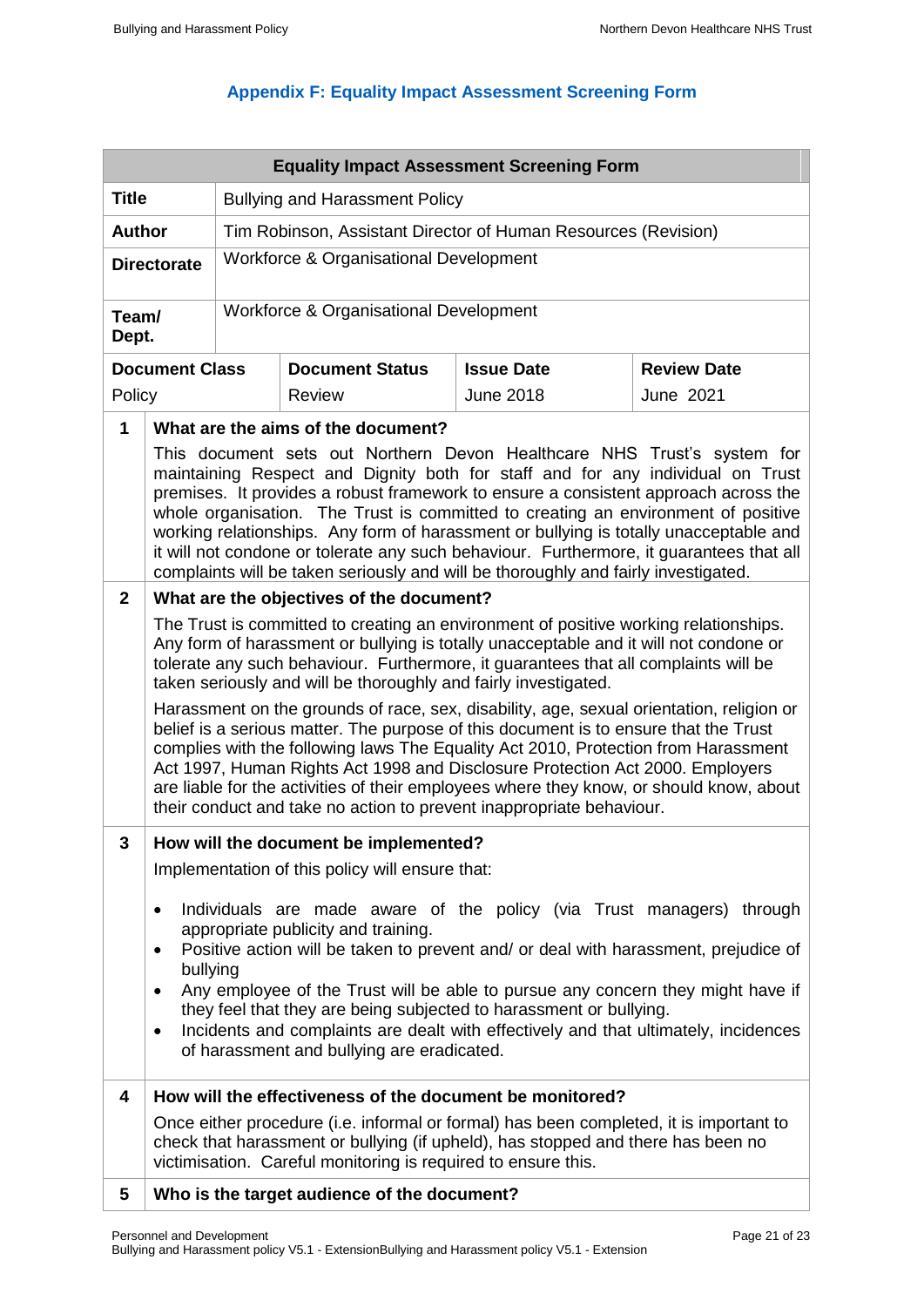|                        | <b>All Staff</b>                                                                                                                                                                                                                                                                                                                                                                                                                                                                                                                                                                                   |                                           |                                  |                            |                                                                                                                                                                                                                                     |  |
|------------------------|----------------------------------------------------------------------------------------------------------------------------------------------------------------------------------------------------------------------------------------------------------------------------------------------------------------------------------------------------------------------------------------------------------------------------------------------------------------------------------------------------------------------------------------------------------------------------------------------------|-------------------------------------------|----------------------------------|----------------------------|-------------------------------------------------------------------------------------------------------------------------------------------------------------------------------------------------------------------------------------|--|
| 6                      | Is consultation required with stakeholders, e.g. Trust committees and equality<br>groups?<br>Yes                                                                                                                                                                                                                                                                                                                                                                                                                                                                                                   |                                           |                                  |                            |                                                                                                                                                                                                                                     |  |
| $\overline{7}$         | Which stakeholders have been consulted with?                                                                                                                                                                                                                                                                                                                                                                                                                                                                                                                                                       |                                           |                                  |                            |                                                                                                                                                                                                                                     |  |
|                        |                                                                                                                                                                                                                                                                                                                                                                                                                                                                                                                                                                                                    | Pay & Reward Group<br>• Partnership Forum |                                  |                            |                                                                                                                                                                                                                                     |  |
| 8                      |                                                                                                                                                                                                                                                                                                                                                                                                                                                                                                                                                                                                    | <b>Equality Impact Assessment</b>         |                                  |                            |                                                                                                                                                                                                                                     |  |
|                        | Please complete the following table using a cross, i.e. X. Please refer to the<br>document "A Practical Guide to Equality Impact Assessment", Appendix 3, on<br>Tarkanet for areas of possible impact.                                                                                                                                                                                                                                                                                                                                                                                             |                                           |                                  |                            |                                                                                                                                                                                                                                     |  |
|                        | • Where you think that the policy could have a <b>positive</b> impact on any of the equality<br>group(s) like promoting equality and equal opportunities or improving relations<br>within equality groups, cross the 'Positive impact' box.<br>• Where you think that the policy could have a negative impact on any of the<br>equality group(s) i.e. it could disadvantage them, cross the 'Negative impact' box.<br>Where you think that the policy has no impact on any of the equality group(s) listed<br>below i.e. it has no effect currently on equality groups, cross the 'No impact' box. |                                           |                                  |                            |                                                                                                                                                                                                                                     |  |
|                        | <b>Equality</b><br><b>Group</b>                                                                                                                                                                                                                                                                                                                                                                                                                                                                                                                                                                    | <b>Positive</b><br><b>Impact</b>          | <b>Negative</b><br><b>Impact</b> | <b>No</b><br><b>Impact</b> | <b>Comments</b>                                                                                                                                                                                                                     |  |
|                        | Age                                                                                                                                                                                                                                                                                                                                                                                                                                                                                                                                                                                                | X                                         |                                  |                            | This policy provides a robust<br>framework for managing all forms of<br>bullying and harassment with<br>additional focus on the prevention of<br>bullying & harassment on the<br>grounds of a protected equality<br>characteristic. |  |
|                        | <b>Disability</b>                                                                                                                                                                                                                                                                                                                                                                                                                                                                                                                                                                                  | X                                         |                                  |                            | (As above)                                                                                                                                                                                                                          |  |
|                        | Gender                                                                                                                                                                                                                                                                                                                                                                                                                                                                                                                                                                                             | X                                         |                                  |                            | (As above)                                                                                                                                                                                                                          |  |
| Gender<br>reassignment |                                                                                                                                                                                                                                                                                                                                                                                                                                                                                                                                                                                                    | X                                         |                                  |                            | (As above)                                                                                                                                                                                                                          |  |
|                        | Human<br><b>Rights (rights)</b><br>to privacy,<br>dignity, liberty<br>and non<br>degrading<br>treatment)                                                                                                                                                                                                                                                                                                                                                                                                                                                                                           | X                                         |                                  |                            | (As above)                                                                                                                                                                                                                          |  |
|                        | <b>Marriage and</b><br>civil<br>partnership                                                                                                                                                                                                                                                                                                                                                                                                                                                                                                                                                        | X                                         |                                  |                            | (As above)                                                                                                                                                                                                                          |  |
|                        | Pregnancy,<br>maternity and<br>breastfeeding                                                                                                                                                                                                                                                                                                                                                                                                                                                                                                                                                       | X                                         |                                  |                            | (As above)                                                                                                                                                                                                                          |  |
|                        | Race /<br><b>Ethnic</b><br><b>Origins</b>                                                                                                                                                                                                                                                                                                                                                                                                                                                                                                                                                          | X                                         |                                  |                            | (As above)                                                                                                                                                                                                                          |  |
|                        | <b>Religion</b><br>or Belief                                                                                                                                                                                                                                                                                                                                                                                                                                                                                                                                                                       | X                                         |                                  |                            | (As above)                                                                                                                                                                                                                          |  |